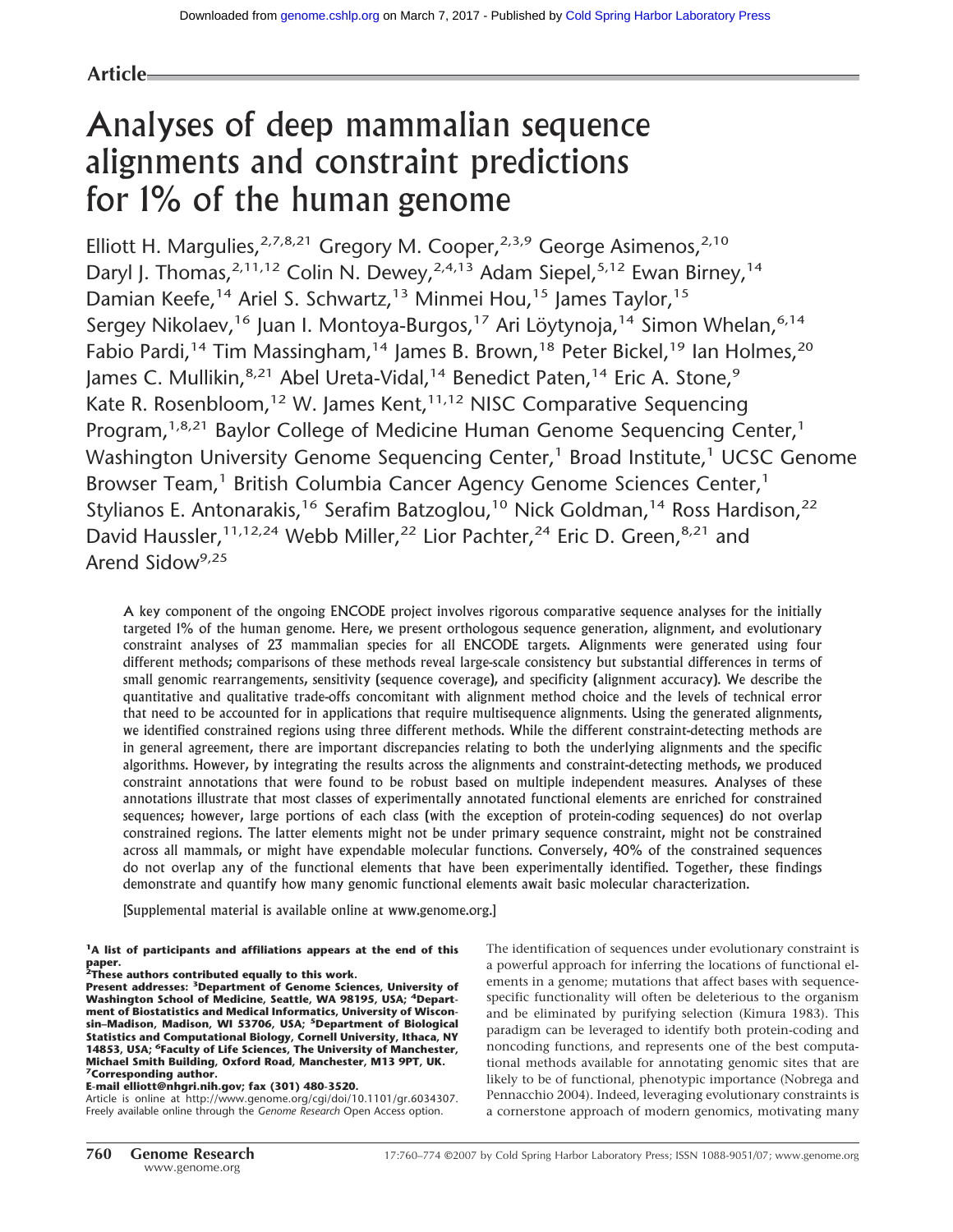vertebrate genome-sequencing efforts (Collins et al. 2003; Margulies et al. 2005b) as well as similar projects involving model organism taxa (Cliften et al. 2003; Kellis et al. 2003; Stein et al. 2003; Davis and White 2004).

The ENCODE Project Consortium set an ambitious goal of identifying all functional elements in the human genome, including regulators of gene expression, chromatin structural components, and sites of protein–DNA interaction (The ENCODE Project Consortium 2004). In its pilot phase, ENCODE targeted 44 individual genomic regions (see http://genome.ucsc.edu/ ENCODE/regions.html for details on the target selection process) that total roughly 30 Mb (∼1% of the human genome) for functional annotation. A major component of this effort has been to generate a large resource of multispecies sequence data orthologous to these human genomic regions. The rationale for a major comparative genomics component of ENCODE includes the following:

- Comparative sequence analyses reveal evolutionary constraint, and this is complementary to experimental assays because it is agnostic to any specific function. Furthermore, the experimental assays used to date by ENCODE only investigate a subset of potential functions and mostly emphasize the use of cell culture systems, which are limited in their ability to detect functional processes unique to the development, physiology, and anatomy of an organism.
- Significant technical challenges regarding the alignment and analysis of deep mammalian genome sequence data sets remain unsolved and reduce the efficacy of comparative analyses. Systematic evaluation and comparison of the best computational tools, which requires such a large comparative genomics data set, would be a valuable contribution to future efforts.
- Until now, no synchronized effort between evolutionarily deep comparative sequence analyses and comprehensive identification of broad classes of functional elements has been pursued. The selected ENCODE regions of the human genome provide such a test bed for exploring the relationship between evolutionary sequence constraint and sequence function in a systematic way.

Here, we report the comparative sequence analyses performed for the pilot phase of the ENCODE project. This has included the generation and analysis of roughly 500 Mb of comparative sequence data. Emphasis was deliberately placed on the mammalian phylogenetic scope, which currently corresponds to the most effective combination of capturing human evolutionarily constrained elements at reasonable cost (Cooper and Sidow 2003). This will guide future analyses that can exploit the large number of mammals whose whole genomes are being sequenced.

Through the use of several alignment methods and approaches for identifying constrained sequences, we generate constraint annotations at several degrees of statistical confidence. We perform a variety of systematic, quantitative comparisons to assess the results described here, which have been generated by the best available computational tools for generating and analyzing multisequence alignments of mammalian genomic DNA. Discrepancies in results point to significant challenges that remain to be met in multisequence alignment and constraint detection. However, despite the analytical uncertainties we identify, we demonstrate that our constraint annotations achieve reasonable levels of sensitivity and specificity using multiple measures of validation, and we subsequently compare our constraint annotations with the experimentally defined annotations of functional elements generated by The ENCODE Project Consortium. These results lead to important conclusions relevant to future large-scale comparative genomic analyses and efforts to comprehensively identify functional elements in the human genome.

#### Results and Discussion

#### Comparative sequence data

We generated and/or obtained sequences orthologous to the 44 ENCODE regions (The ENCODE Project Consortium 2004) from 28 vertebrates (Fig. 1; Supplemental Table S1). For 14 mammals, a total of 206 Mb of sequence was obtained from mapped bacterial artificial chromosomes (BACs) and finished to "comparativegrade" standards (Blakesley et al. 2004) specifically for these studies; for another 14 species, a total of 340 Mb of sequence was obtained from genome-wide sequencing efforts at varying levels of completeness and quality (Aparicio et al. 2002; International Mouse Genome Sequencing Consortium 2002; International Chicken Genome Sequencing Consortium 2004; International Human Genome Sequencing Consortium 2004; Jaillon et al. 2004; Rat Genome Sequencing Project Consortium 2004; Chimpanzee Sequencing and Analysis Consortium 2005; Lindblad-Toh et al. 2005; Margulies et al. 2005b) (see also Methods and Supplemental Material).

#### Generation of multisequence alignments

For each human base in the ENCODE regions, we aimed to identify an orthologous genomic position in every other species. Toward that end, we generated four sets of multisequence alignments, and refer to each by the name of the principal program used—namely, MAVID (Bray and Pachter 2004), MLAGAN (Brudno et al. 2003), TBA (Blanchette et al. 2004), and the recently developed PECAN (B. Paten and B.E. Pecan, in prep.). The multisequence alignments are represented using the human sequence as a reference coordinate system in which non-human sequences are manipulated to be in a "humanized" order and orientation; as such, two nucleotides in a non-human sequence need not be in the same orientation in which they natively reside (Fig. 2). All human bases are present in the resulting alignments, and have at most one aligned nucleotide from each other species. Thus, duplications in non-human lineages were resolved so that a single orthologous copy is aligned; in contrast, nonhuman bases may be aligned more than once if they are orthologous to multiple human positions as a result of a duplication in the human genome (note that MAVID alignments enforced a strict one-to-one orthology; see below). Although all human bases are present in the final alignments, positions in the nonhuman sequences may have been omitted. For example, sequence corresponding to large species-specific insertions or human deletions might have been removed due to a lack of orthology with the human sequence. It is thus important to keep in mind that these alignments were built in a "pipeline" fashion, in which nucleotide-level global alignment is only one step.

Equally important as generating alignments is defining metrics for alignment quality. Unlike protein alignments, where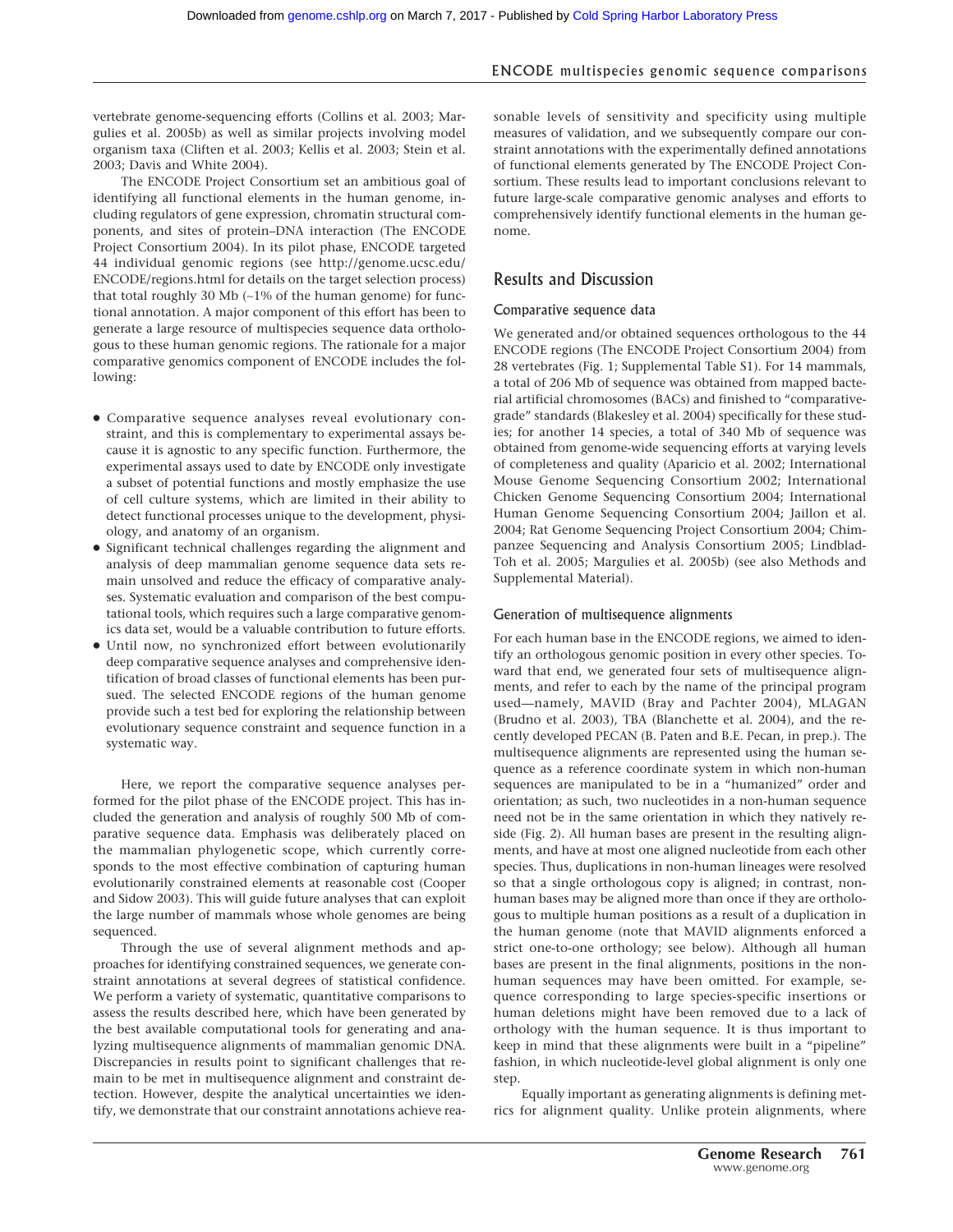

Figure 1. Phylogenetic tree relating the set of analyzed species. The depicted topology and branch lengths illustrate the relationships among the analyzed species' sequences. Analytical support for the represented tree is provided elsewhere (Nikolaev et al. 2007). The numbers next to each species name indicate the amount of sequence (in Mb) examined in this study (some species have >30 Mb of sequence either as a result of lineage-specific expansions of these regions or the resolution with which orthologous sequences can be identified before alignment) (see Supplemental Material for additional details); (red numbers) BAC-derived sequence sequenced to "comparative grade" (see Methods); (blue numbers) sequence obtained from whole-genome sequencing efforts; and (black numbers) finished human sequence. Blue and green branches distinguish mammalian from non-mammalian sequences, respectively.

structural information can be used to generate reference alignments (Van Walle et al. 2005), or the prediction of transcription factor-binding sites, where experimental data can be used to define bound and unbound sites (Tompa et al. 2005), no such "gold standards" exist for genomic sequence alignments. The challenge is to define measurements for alignment specificity (i.e., fraction of orthology predictions that are correct) and sensitivity (i.e., fraction of all truly orthologous relationships that are correctly predicted). Since multisequence alignments are used to generate and test evolutionary hypotheses, measurements of alignment quality should be tied to the quality of

the evolutionary inferences derived from them; subsequently, we compare the sets of alignments in this manner. It is worth noting that in many instances, the "true" evolutionary history of a particular nucleotide or region is unknown (and perhaps unknowable), and in many of the concomitant comparisons no definitive assessment of "better" or "worse" can be generated. Whenever such assertions can be made (such as with respect to alignment coverage of protein-coding sequences as a measure of sensitivity), however, we attempt to do so.

#### Alignment comparison—Region level

The alignments allow inferences to be made about large-scale evolutionary events that have shaped the ENCODE loci in these mammalian genomes. For 59.2% of ENCODE region–species pairs, a single segment in the query species genome was predicted to contain sequence orthologous to sequence in the human region, indicating that these regions have been largely undisturbed throughout mammalian evolution. However, many small-scale rearrangements were detected ("conserved synteny" of a large genomic region does not imply colinearity of all nucleotides within that region). The number of rearrangement breakpoints within a given region was highly dependent on the size of alignment blocks considered. Figure 3A summarizes the number of rearrangement breakpoints determined by MLAGAN/Shuffle-LAGAN, TBA/BlastZ, and MAVID/ Mercator as the minimum block size was varied for five species (see Methods). Blocks of length <100 base pairs (bp) were found to cause the vast majority of the breakpoints, consistent with both higher probabilities of occurrence and an increase in the probability of spurious alignments. Mercator/MAVID predicted very few small-scale rearrangements, while MLAGAN predicted the largest number, particularly with respect to cow. However, the three methods were

largely in agreement for rearranged blocks longer than 100 bp. Blocks of at least 1 kb numbered from 70 in marmoset to 101 in rat, as determined in the MLAGAN/Shuffle-LAGAN alignments. For these blocks, the median block lengths were roughly 300 kb and 14 kb, respectively.

The TBA and MLAGAN alignments allowed multiple human positions to be aligned to a single position in a query species. In such cases, the alignment states that both human positions are orthologous to the query position, and are paralogous to each other as a result of a duplication event in the human lineage since its last common ancestor with the query species. These



Figure 2. "Human-centric" approach for constructing multisequence alignments. The human sequence (*middle*) is aligned to two other species' sequences (*top* and *bottom*). In the final alignment (*right*), nucleotides from the other species need not have retained their original order and orientation; they may, for example, have been subjected to inversions (*top* blue) or duplications (*bottom* green). Non-human duplications need to be resolved (*top* magenta), so that each position in the human sequence is aligned to at most one position in any other species' sequence.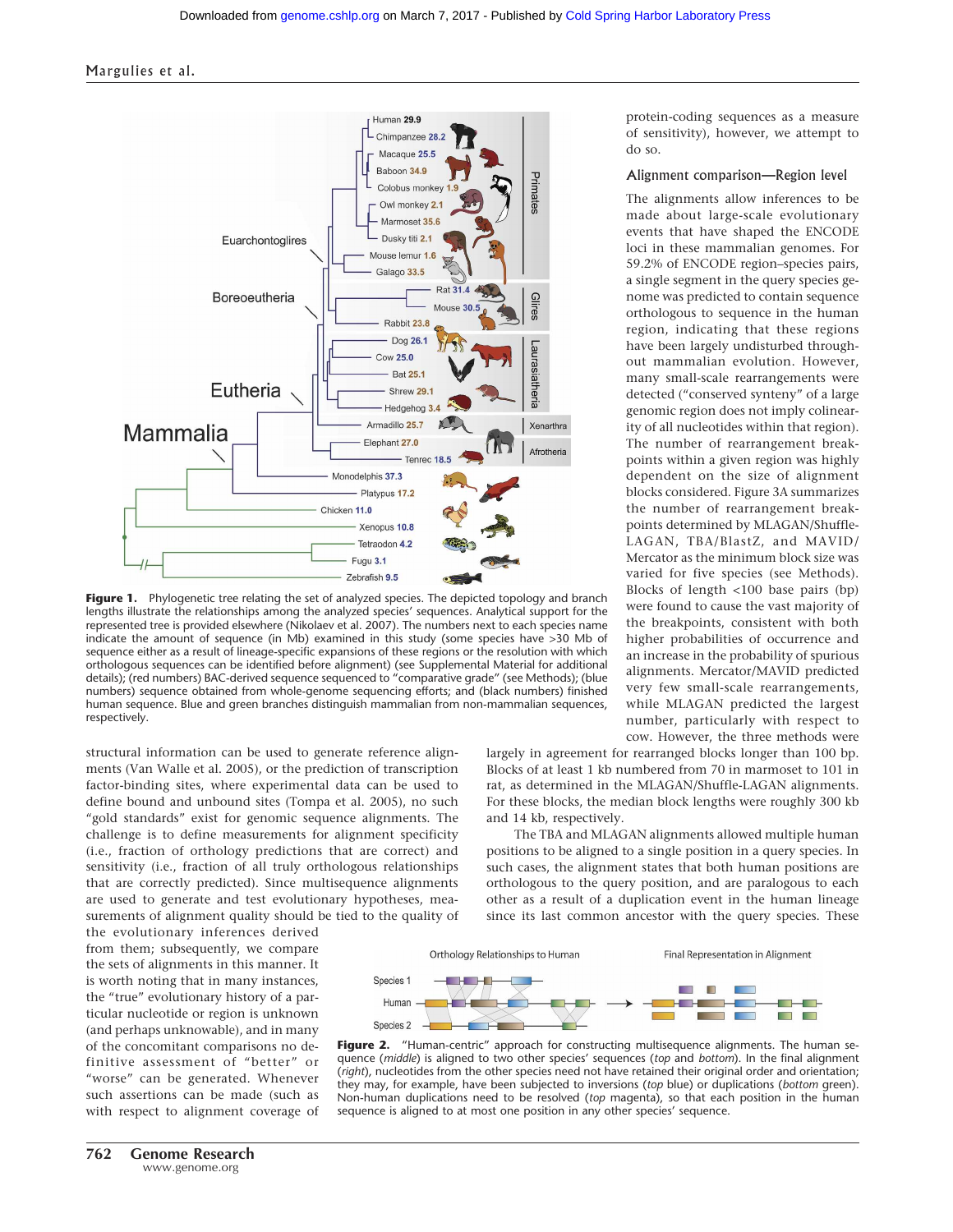

**Figure 3.** Rearrangements and duplications inferred by the alignments. (*A*) Number of rearrangement breakpoints in the ENCODE regions as a function of minimum block size, determined by three alignment methods. For each species, the average number of breakpoints over all regions (*Y*-axis) was calculated for all minimum block sizes (in base pairs; *X*-axis). The species shown are chimp (dark blue), baboon (brown), mouse (green), dog (orange), and cow (light blue). For each minimum block size, the number of breakpoints in a given region was determined after removing blocks in order of increasing size and joining consistent blocks until no block had size less than the minimum (see Methods). (*B*) Duplicated human nucleotide positions in the ENCODE regions. The fraction of ENCODE positions that are inparalogous to one another relative to a given species is plotted for each species, as determined by TBA (yellow) and MLAGAN (green). Colobus Monkey, Dusky Titi, Mouse Lemur, and Owl Monkey are not shown because sequence from these species was only obtained for one region (ENm001).

positions are said to be "inparalogous," a relationship that depends on a query species (Sonnhammer and Koonin 2002). Figure 3B shows the fraction of ENCODE human positions that were determined to be inparalogous relative to each query species. For 16 of 22 query species that had sequence for all ENCODE regions, MLAGAN predicted more such positions than TBA. For six species, MLAGAN predicted more than twice as many positions as TBA. The fraction of inparalogous positions varied greatly over the different ENCODE regions. For example, >30% of positions in region ENr233 were predicted to be human-specific duplicates relative to marmoset by both aligners, compared to <5% of positions in region ENm004 relative to all species.

#### Alignment comparison—Nucleotide level

We also sought to compare our alignments at the nucleotide level, as this is the level at which many downstream applications operate. We find that the level of agreement between alignments varies significantly between species, with agreement much higher when comparing alignments of primates versus those of more distant species (Supplemental Table S2). In general, agreement between the different alignments is influenced significantly by the total coverage; for example, MAVID aligns 27.4% of human bases to an armadillo nucleotide, versus 42.4%, 41.2%, and 40.1% for MLAGAN, PECAN, and TBA, respectively; and thus the maximum possible agreement between all the alignments is 27.4%. We find that 17.5% of all human nucleotides are aligned to the same armadillo nucleotide by all four alignments, and 66.1% of all human bases are identically aligned if we consider gapped columns (i.e., columns in which a human nucleotide is predicted not to have an orthologous nucleotide in the armadillo sequence). We conclude that there are substantial variations between the nucleotide-level orthology predictions made by the four alignments, although a significant majority of all human nucleotides are aligned identically between human and a given non-human sequence.

An important use of multisequence alignments is to characterize rates of nucleotide substitution in predominantly neutral DNA. Such estimates are not only important to understand genome evolution, but may also illustrate differences between alignments at the nucleotide level. We therefore estimated rates of evolution in ancestral repeats (AR) in our alignments (Supplemental Table S3; also see Methods). Eutherian ARs are fragments of mobile elements believed to have inserted into the common ancestor of all placental mammals and been retained since then. Assuming these elements are largely not functional, they are free to evolve in the absence of selection (with notable exceptions: Nekrutenko and Li 2001; Jordan et al. 2003; Silva et al. 2003; Cooper et al.

2005; Kamal et al. 2006) and thus constitute a good model for neutral evolution in mammalian genomics (International Mouse Genome Sequencing Consortium 2002; Ellegren et al. 2003; Hardison et al. 2003; Rat Genome Sequencing Project Consortium 2004; Yang et al. 2004). First, we note that rates of evolution in ARs are similar to, but higher than, rates estimated from fourfold degenerate sites within proteins (average increases of 2%– 13%, depending on the alignment and region). This may indicate weak purifying selection on synonymous sites (e.g., Kimchi-Sarfaty et al. 2007; Komar 2007), but may also result from an increased proportion of errors in alignment of ARs, which are more difficult to align. We observe considerable variation both between genomic regions and between alignments. Regional rate variation has been well documented for mammalian genomes (International Mouse Genome Sequencing Consortium 2002; Rat Genome Sequencing Project Consortium 2004), and we find similar results here, with a standard deviation (averaged over the four alignments) of 0.15 substitutions per site (∼3.7% of the neutral rate) among the 44 ENCODE loci. Furthermore, while this regional variation is highly correlated among the alignment sets (average pairwise *R*<sup>2</sup> of ∼0.62), we find that the standard deviation between the four alignments in a given locus is 0.2 substitutions per site, roughly similar to the level resulting from regional variation. Thus, while relative rate fluctuations between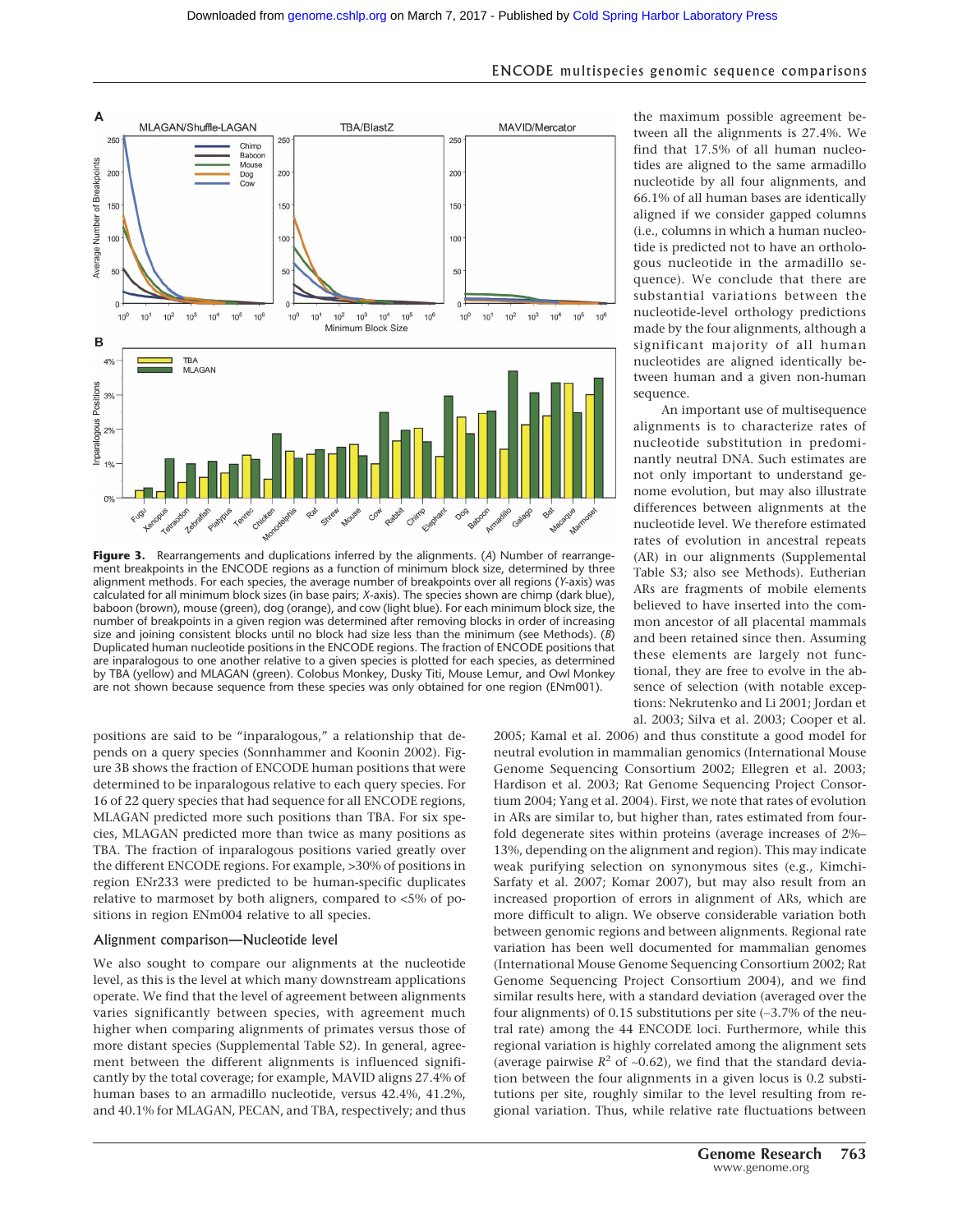$0.8$ 

#### Margulies et al.

regions are correlated with legitimate fluctuations in local rates of nucleotide substitution, interpretation of absolute rates of nucleotide substitution for any given region must be done cautiously, with appropriate accommodation of technical error for any downstream application that requires such estimates. The "true" neutral rate for any given region of the human genome is thus only estimable given some nontrivial technical uncertainty.

#### Assessing alignment coverage

As a surrogate for sensitivity, we determined the coverage of annotated protein-coding sequences in each of our alignments. Since coding exons are regions of the human genome that are largely ancient and likely to be shared among all of the lineages analyzed here, they represent a set of nucleotides heavily enriched for "true positive" (i.e., actually orthologous) positions. We expect that alignment "coverage," defined by the number of human coding bases aligning to a given non-human species, will be highly correlated with alignment sensitivity. Note that the simple existence of an alignment does not imply that an alignment is correct ("correctness" is addressed below), but we assume that sensitivity will be proportional to the total amount of aligned sequence. We find that coverage of coding exons varies considerably among the different alignments, especially when analyzing alignments between humans and more distant species (i.e., non-primates). When counting the number of coding exons with at least one base pair aligned to a base in the mouse genome, for example, coverage ranges from 55% in MAVID to 72% in MLAGAN (Fig. 4, top panel), with TBA and PECAN showing intermediate values. Alternatively, when looking at only those coding exons that are fully covered (i.e., no gaps), these values range from 29% in MAVID to 38% in PECAN (Fig. 4, middle panel). PECAN and MLAGAN exhibit the highest values by these measures and are similar for most species.

However, quantifying rates of evolution in neutral DNA is dependent on our ability to align orthologous regions that are more dissimilar than typical coding exons. ARs provide a more realistic measure in this regard. To develop a sensitivity measure on the basis of AR alignments, we first independently identified repeats in each aligned species' sequence using RepeatMasker (http://www.repeatmasker.org). Then, for each alignment, we quantified the number of human AR bases (filtered from the RepeatMasker output as previously described, Margulies et al. 2003) that are aligned to a base within an element of the same class and family in each of the non-human sequences. As above for coding sequence, in principle, these alignments are not necessarily correct. However, it is reasonable to assume that the total amount of aligned mobile element fragments (classified as "ancestral" within humans and independently identified to be of the same class and family in the non-human sequence) is proportional to actual sensitivity. As for coding exons, we find considerable variability between the alignments. In this case, however, PECAN alignments are clearly the most sensitive. For example, >47% of the ∼5.8 million AR bases in the human are aligned to a dog nucleotide by PECAN, while only 24% are aligned by MAVID (Fig. 4, bottom panel). PECAN has an average coverage increase of 2.4%, 3.8%, and 12.5% over MLAGAN, TBA, and MAVID, respectively. Keeping in mind that there are ∼5.8 million AR bases in the human ENCODE regions, we find that there are substantial differences in sensitivity to neutrally evolving DNA among these alignments.



MAVID TBA MLAGAN PECAN

#### Assessing alignment correctness

We also sought to estimate the specificity of our alignments, since the simple presence of an alignment does not imply correctness. Because we do not know with certainty what should and should not align, we used two alternate measures as surrogates for alignment specificity. The first approach uses our knowledge of mobile element fragments to measure "falsepositive" alignments; since *Alu* element activity is phylogenetically restricted to primates, alignment of human *Alu* elements to any non-primate mammalian sequence is a false orthology prediction. Furthermore, since *Alu*s are abundant in the human genome and are also SINEs, they can potentially generate many similar matches between human and even distantly related mammalian species. In this regard, they are a direct and stringent measurement of incorrect orthology predictions. On the basis of the ∼3.8 million *Alu* bases in the ENCODE targets, we observe that TBA is the most "specific" aligner (Fig. 5, top panel), followed by PECAN, MAVID, and MLAGAN, with an average decrease in *Alu* exclusion rate of 1.3%, 3.0%, and 3.5%, respectively. As above for the AR analysis, we note that while these numbers appear small, they are substantial, with a 1% difference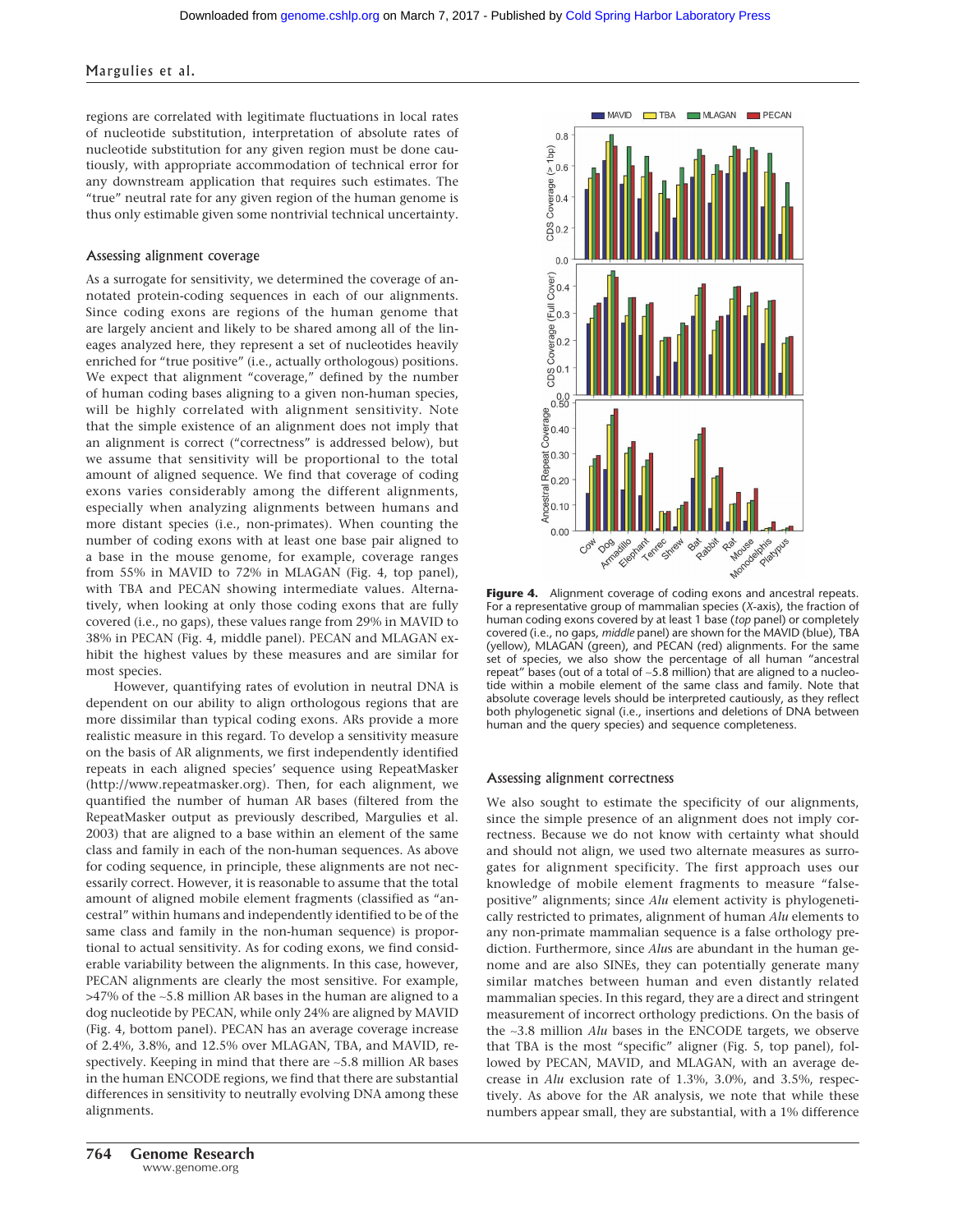

**Figure 5.** Alignment "correctness" as measured by *Alu* exclusion and periodicity of substitutions in coding exons. For a group of non-primate mammals, the fraction of human *Alu* bases (out of a total of ∼3.8 million) that are not aligned (i.e., gapped) is shown (*top* panel). A score of 1 would correlate with complete exclusion of all *Alu*s, as would be the case in alignments with no false-positive orthology predictions. We also show the fraction of human coding exons that show a triplet periodicity in substitutions in the pairwise alignment between human and each query species (see Methods). Note that this is purely a relative measure, since we exclude exons that are completely gapped in at least one alignment, or fail to show periodicity in at least one alignment.

amounting to nearly 40,000 human nucleotides that are differentially (and incorrectly in this case) aligned.

The second measure exploits our knowledge of coding sequence, where we expect that correct alignments will exhibit periodicity in the pattern of inferred nucleotide substitutions due to the enrichment of synonymous sites at codon third positions. Thus, we quantified the levels of periodicity in the coding exon alignments as a proxy measure for their nucleotide-level specificity (see Methods). Furthermore, to eliminate those coding exons that are missing in a particular species or not periodic (i.e., due to a false prediction or too few synonymous changes, as often occurs between human and chimp sequence), we only include those coding exons that exhibit periodicity in at least one alignment and some level of nucleotide coverage in all alignments. These specificity measures are therefore not confounded by differences in coverage (see above) or false coding exons. TBA and PECAN exhibit the highest levels of codon periodicity (and thus inferred specificity), with TBA being on average slightly higher (1.4%) than PECAN (Fig. 5, bottom panel). In contrast, MLAGAN is moderately weaker than TBA (average decrease of 4.4%), while the MAVID alignments have the lowest levels of periodicity (average decrease from TBA of ∼21.3%).

#### Explaining alignment discrepancies

We observed substantial differences between the four alignments; determining the sources for these differences is difficult, but a few conclusions can be drawn. For example, MAVID's lower coverage estimates likely result from the strict one-to-one orthology requirement, which eliminates human-specific duplications. The discrepancy in coverage between MAVID and the other aligners that is due to this restriction can be upper-bounded by

#### ENCODE multispecies genomic sequence comparisons

the amount of inparalogous human sequence, as predicted by the other aligners. Up to 4% of human bases in the ENCODE regions were predicted to be inparalogous, depending on the query species (Fig. 3B). These bases represent up to roughly 10% of those covered by the aligners. Furthermore, some of the randomly picked ENCODE regions have very low gene content, which may affect the sensitivity of Mercator's (the region-level orthology prediction algorithm used by MAVID; see Methods) primarily exon-based orthology detection process. On the other hand, MLAGAN and PECAN coverage estimates generally appear higher. The Shuffle-LAGAN "humanization" step is somewhat lenient and rearranges the original sequences with a rather coarse resolution; nonorthologous pieces may be kept if they fall between long stretches of orthologous sequences, for example, and rearrangement boundaries are generally approximate. The reduced specificity seen for MLAGAN may result from this leniency in combination with the fact that MLAGAN preserves all of the input sequence in its output, resulting in alignments that aggressively span nonorthologous regions. Conversely, PECAN, which uses the same Shuffle-LAGAN humanization step but showed higher specificity levels than the MLAGAN alignments, does not force an alignment along the entire input. In addition, PECAN uses "consistency," which has been shown to give marked improvements in protein alignments (Notredame et al. 2000; Do et al. 2005) but is a novel addition to genomic sequence alignments. The TBA alignments generally have the highest specificity, and are the most effective at ignoring highly similar, but nonorthologous, alignments resulting from *Alu* elements. Since the blocks produced by TBA emerge from local alignments, they usually have tight boundaries and are fairly compact, and can avoid the long insertions that are harder to dismiss by the three global alignment techniques.

#### Identification and measurement of constraint in the ENCODE regions

Our multisequence alignments covered more of the human genome at greater evolutionary depth than previous studies, which have either used whole-genome sequences from only a few species (International Mouse Genome Sequencing Consortium 2002; Cooper et al. 2004; Rat Genome Sequencing Project Consortium 2004; Lindblad-Toh et al. 2005; Siepel et al. 2005) or included many species' sequences but were limited to single loci <2 Mb in size (Boffelli et al. 2003; Margulies et al. 2003; Cooper et al. 2005). These alignments thus provided a unique opportunity to systematically identify constrained sequences for a large segment of the human genome. Evolutionary constraint was detected using three distinct methods: phastCons, which uses a phylo-HMM (Siepel et al. 2005); GERP, which exploits single-site maximum likelihood rate estimation (Cooper et al. 2005); and binCons, which quantifies pairwise similarities using a binomial distribution from sliding windows (Margulies et al. 2003). Details for each of these methods are provided in their respective citations, and additional details about the use of each algorithm are also available at the UCSC Genome Browser (http://genome.ucsc.edu; Kent et al. 2002; Karolchik et al. 2003) and in the Methods section. Each method analyzed the same human-referenced multisequence alignments (performed separately with three of the alignments; note that PECAN alignments were not included because of its recent development) to generate scores and element predictions across all ENCODE regions. We further equalized constraint detection thresholds us-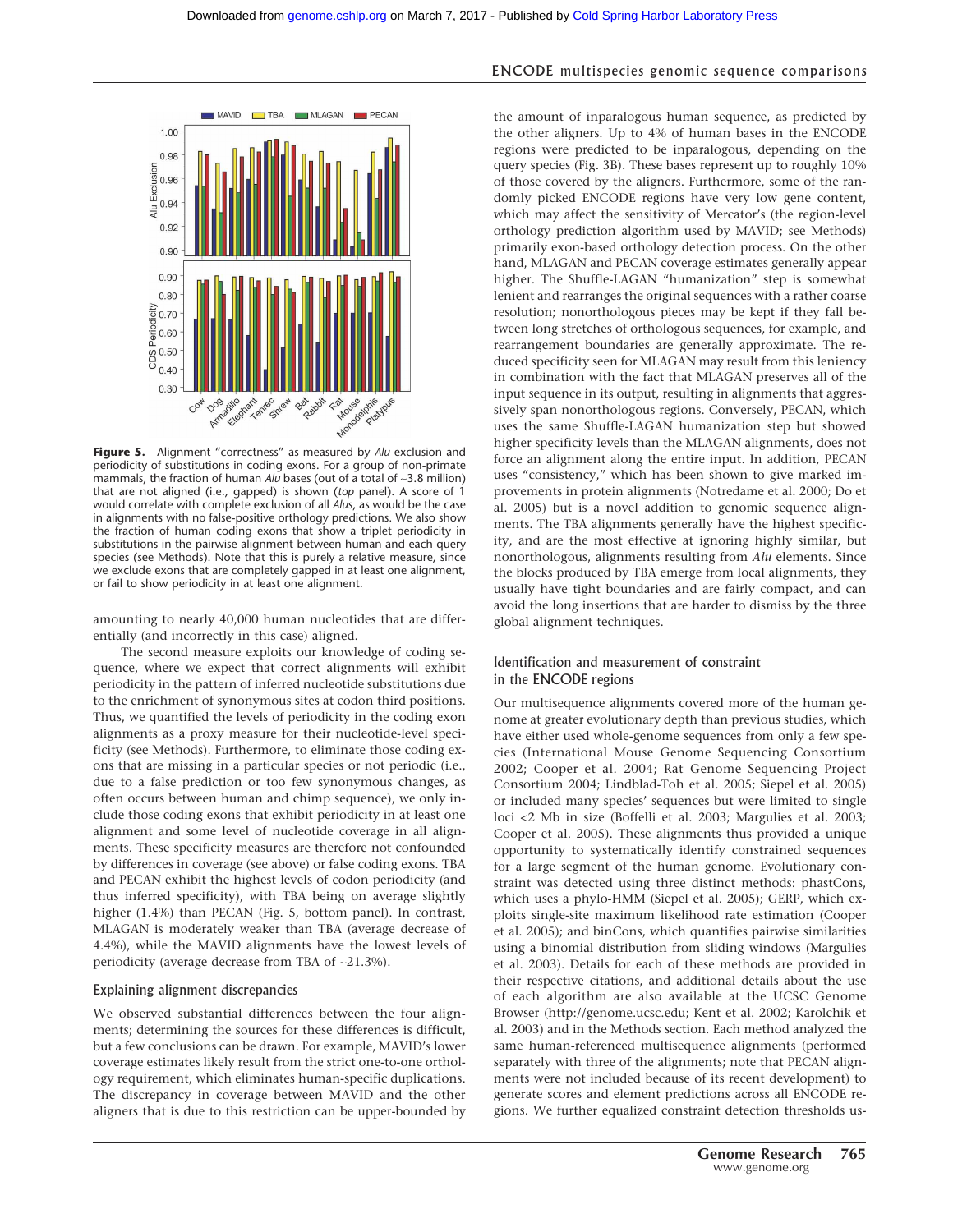ing an empirically generated, standardized "null" alignment for each ENCODE-region alignment. In all cases, sequences deemed as constrained are significant at a "relative" false-positive rate of <5% (see Methods).

In addition to nine independent sets of constrained sequences (three methods analyzing three alignments), we also generated constraint annotations that integrate these data. Three annotation sets emerged from this integration: a "loose" set, defined by the union of all bases predicted as constrained for any method on any alignment; a "moderate" set, defined by the union of all bases predicted as constrained for at least two methods on at least two alignments; and a "strict" set, defined by the intersection of all three methods on all three alignments. Overall, the loose, moderate, and strict data sets identify 11.8%, 4.9%, and 2.4% of the ENCODE regions, respectively. We observe considerable variation among the different regions in the total fraction of constrained sequence, likely reflecting the genomic diversity of the 44 ENCODE regions and the biology encoded therein (Fig. 6). We find that both sensitivity and the level of error rise, as expected, from the strict to loose sets. For example, treating coding exons as a set of true positives, the strict set has a sensitivity of 44%, which increases to 69% and 88% (measured per nucleotide) in the moderate and loose sets, respectively. Con-



**Figure 6.** Constrained bases in each ENCODE region. For each EN-CODE region (*Y*-axis), the percentage of nucleotides found to be under evolutionary constraint in the strict (red), moderate (blue), and loose sets (yellow) is shown (*X*-axis). The 44 regions are ranked from *top* to *bottom* by the fraction of bases in the moderate (green) annotations. For all the manually picked regions, their biological significance is noted in parentheses.

|  | <b>Table 1.</b> Density of constraint predictions for each |  |
|--|------------------------------------------------------------|--|
|  | alignment/constraint method combination                    |  |

|             | <b>MAVID</b> | <b>MLAGAN</b> | TRA  | Intersect | $2$ of $3$ |
|-------------|--------------|---------------|------|-----------|------------|
| binCons     | 5.5%         | $5.2\%$       | 5.7% | 4.0%      | 5.4%       |
| <b>GERP</b> | $5.2\%$      | 5.5%          | 5.4% | 3.2%      | 5.7%       |
| phastCons   | 5.8%         | 5.1%          | 6.0% | 3.2%      | 6.6%       |
| Intersect   | 3.4%         | $3.2\%$       | 3.8% | 2.3%      |            |
| $2$ of $3$  | 4.9%         | 4.8%          | 5.3% |           | 4.9%       |

The first three columns and rows indicate each alignment and constraint method, respectively. Also reported are the densities for the intersection of all methods (Intersect) and regions identified in two out of three methods (2 of 3).

versely, using mammalian ancestral repeats as a surrogate of neutrally evolving sequences (i.e., "true negatives") (International Mouse Genome Sequencing Consortium 2002; Margulies et al. 2003), we estimate that the false-discovery rate increases from the strict to moderate to loose sets as 0.1%, 0.5%, and 4.8% (measured per nucleotide) of constrained bases, respectively. This likely indicates a decrease in specificity concomitant with the increase in sensitivity in the three sets.

#### Explaining constraint prediction discrepancies

While our false-discovery rate standardization accounts for a significant fraction of aligner-specific behaviors in neutrally evolving DNA (see Methods), alignment discrepancies are clearly contributors to differences in constraint predictions. Even within an alignment, however, we observe that the methods used for inference of constraint make distinct predictions, with approximately one-third of the predicted constrained bases being discrepantly predicted by at least one method (Table 1). Manual analyses reveal that one of the most informative classes of such differences reveals a dichotomy between the high-resolution, phylogenetic methods (phastCons, GERP) and the more heuristic binCons approach, which uses a 25-bp sliding window. While binCons is incapable of detecting many of the smaller elements identified by the phylogenetic approaches (phastCons and GERP elements have median sizes of 15–20 bases), we found that bin-Cons is less sensitive to spurious alignments resulting from short regions of high similarity between distant species. Another important difference arises from the handling of regions of the alignment that exhibit low neutral diversity, such as might be seen in an alignment of only a handful of primate sequences. While GERP explicitly ignored columns with <0.5 substitutions per neutral site, phastCons and binCons did not and may occasionally annotate constrained sequences within these regions (which of statistical necessity are generally long elements that therefore inflate the level of disagreement between methods). We also note that a major fraction of the discrepancies among the nine annotation sets results from the precise definition of constrained sequence boundaries rather than the presence of constraint per se; ∼80% of constrained sequence regions (as opposed to nucleotides) overlap by at least one base in the intersection of all nine annotations, in contrast with 60%–70% of all nucleotides (analogous to the distinction in element overlaps made in Supplemental Fig. S1).

#### Comparative analyses of ENCODE experimental annotations

Elsewhere we report on the extent of correlation between the moderate set of constrained sequences and each class of experi-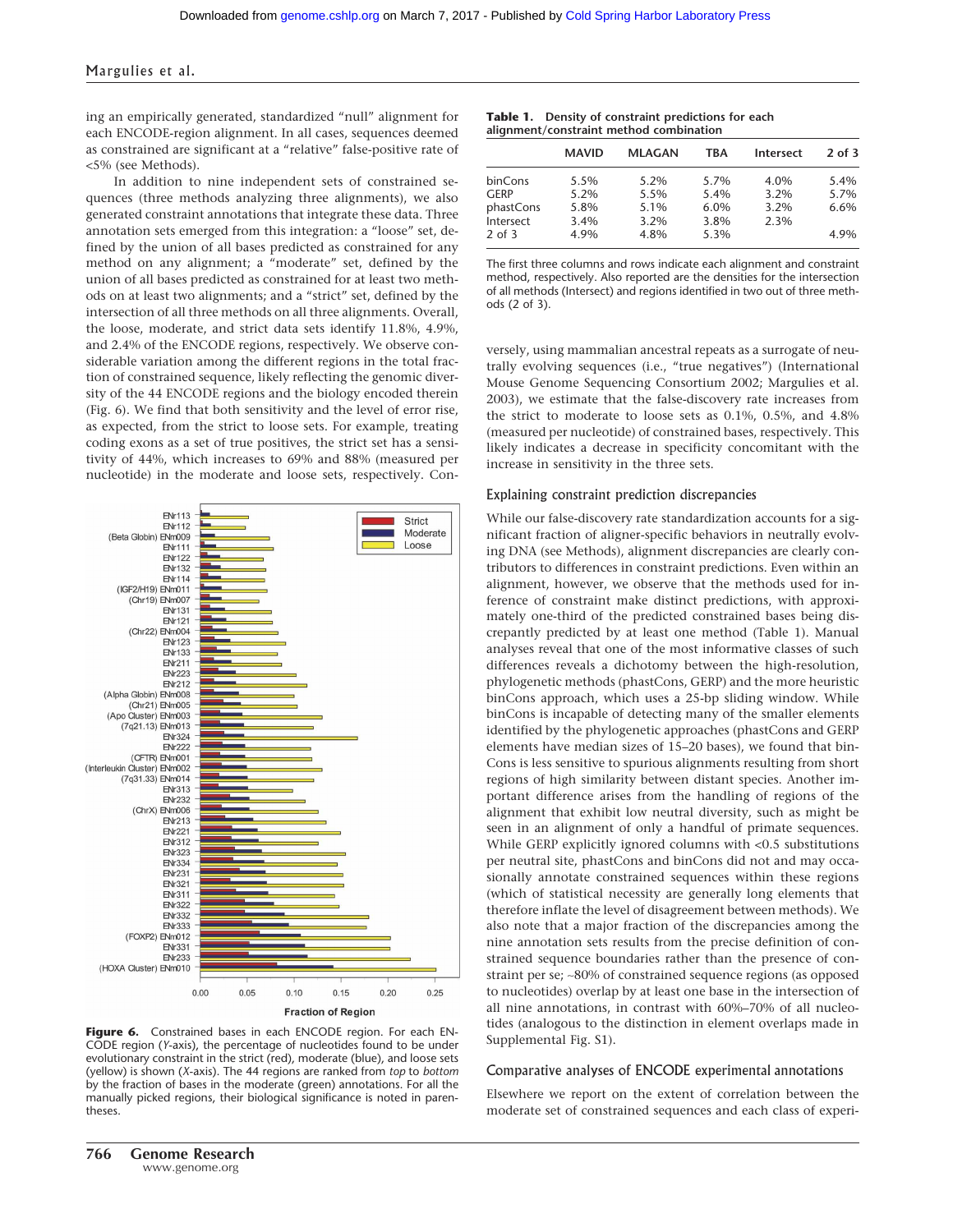mentally annotated element (The ENCODE Project Consortium 2007). We noted that 40% of the moderate constrained sequence represents protein-coding exons and their associated untranslated regions, and an additional 20% of the constrained sequence overlaps other experimentally identified functional regions, leaving 40% of the constrained sequence without any ENCODEgenerated experimental annotation.

#### *Constrained sequences not overlapping experimental annotations*

Two independent lines of evidence suggest a functional role for these remaining constrained sequences, despite a lack of experimental annotation. First, these sequences are not enriched for weakly constrained bases (Fig. 7), as would be expected if our analyses yielded too many false-positive results (i.e., neutral sequence falsely identified as constrained). In fact, the region of greatest evolutionary constraint (based on length and perposition alignment score, residing within an intron of *FOXP2*) as well as 16 of the top 50 constrained sequences do not overlap an experimental annotation (Supplemental Table S2). Second, analyses of human polymorphisms show that constrained sequences (both the annotations specifically described here and others in general) correlate with reduced heterozygosity and derived allele frequencies, indicative of recent purifying selection in humans (Drake et al. 2006; The ENCODE Project Consortium 2007). Thus, constrained sequences are neither mutational cold spots nor do they appear to have lost function recently in human evolution.

It is also unlikely that the unannotated constrained sequences primarily encode unknown proteins, as we observe little overlap with predictions of coding potential analyzed from multisequence alignments (Siepel and Haussler 2004a; see Supplemental Material). These sequences therefore likely reflect functional elements that were not detected by the assays used to date by the ENCODE project. For example, functional elements involved in embryonic development might have escaped detection due to an emphasis on using cells grown in tissue culture. Indeed,



**Figure 7.** Annotated versus unannotated constrained sequences. For each block of constrained sequence, a score based on the log-likelihood of observing such a sequence under a model of constrained versus neutral evolution was computed using the phastOdds program (Siepel et al. 2005). These values were divided by the length of each block to compute a normalized per-base log-likelihood that reflects constraint intensity (*X*axis). These values were plotted as a frequency histogram (*Y*-axis) for the blocks of constrained sequences that do (yellow) or do not (blue) overlap an experimental annotation. The distributions largely overlap (green), even at the extreme positive end in which highly constrained sequences reside. For comparison, the distribution for ancestral repeat sequences is shown as a representation of largely neutral DNA.

recent experiments show that many highly constrained panvertebrate sequences are developmental enhancers (Nobrega et al. 2003; Woolfe et al. 2005; Pennacchio et al. 2006), with functions that are perhaps only detectable in the context of the developing organism. In addition, while the array of functions examined by ENCODE is broad, certain known classes (e.g., enhancer and silencer elements) have only been assayed indirectly (e.g., by DNase I hypersensitivity or DNA–protein binding) or not at all. Finally, it is almost certain that as-yet-unknown types of function are conferred by some of the unannotated constrained sequences.

We thus conclude that many (at least 40%; this number is likely to be larger given the limited resolution for some experimental assays) constrained sequences have received no purported functional annotation to date, despite considerable experimental effort by the ENCODE project. Indeed, we show that there are many regions of the human genome that likely have functions critical to mammalian biology but that have not been detected by the experimental assays employed thus far.

#### *Assessing evolutionary constraints on experimentally annotated sequences*

While the association of constrained sequence and genome function is well established (Hardison 2000), the converse relationship—i.e., the extent to which the sequences of functional elements are under evolutionary constraint—has not been explored in detail. Elsewhere, we examine the overlap between constrained sequences and each class of experimental annotation (The ENCODE Project Consortium 2007). We noted that most experimentally identified elements showed a significant level of overlap with constrained sequences, but there was a wide variation in the amount of that overlap. While coding exons appeared to have the majority of their bases constrained, noncoding functional elements overlap considerably less (although still statistically significant), with some subclasses failing to exhibit a nonrandom level of overlap. Since the experimental assays employed by the ENCODE project to date appear to be generally reliable and have tolerably low false-positive rates (The ENCODE Project Consortium 2007), we explored a number of explanations for the relative paucity of constraint within experimentally annotated noncoding elements. We note that these are not mutually exclusive.

First, some fraction of bases within experimentally annotated sequence is unlikely to be part of the corresponding functional elements because of resolution limitations of the experimental assay. An experimentally annotated element may therefore be a mixture of functional and nonfunctional sequence, and thus contain significant amounts of unconstrained sequence. Elsewhere, we showed that most such annotated elements have several "islands" of constrained sequences within them, with many experimentally annotated elements overlapping constrained sequence more significantly at the annotation level than at the base level (The ENCODE Project Consortium 2007; also see Supplemental Fig. S1). For example, while non-protein-coding transcripts of unknown function (TUFs) (see Supplemental Box S1) exhibit relatively weak evidence for evolutionary constraint on average over all of their bases (Supplemental Fig. S1, yellow bars, column 4), they are significantly enriched for annotations that overlap at least some amount of constrained sequence (Supplemental Fig. S1, blue bars, column 4).

To test the possibility that this "island effect" could result from the relatively low resolution of the experimental methods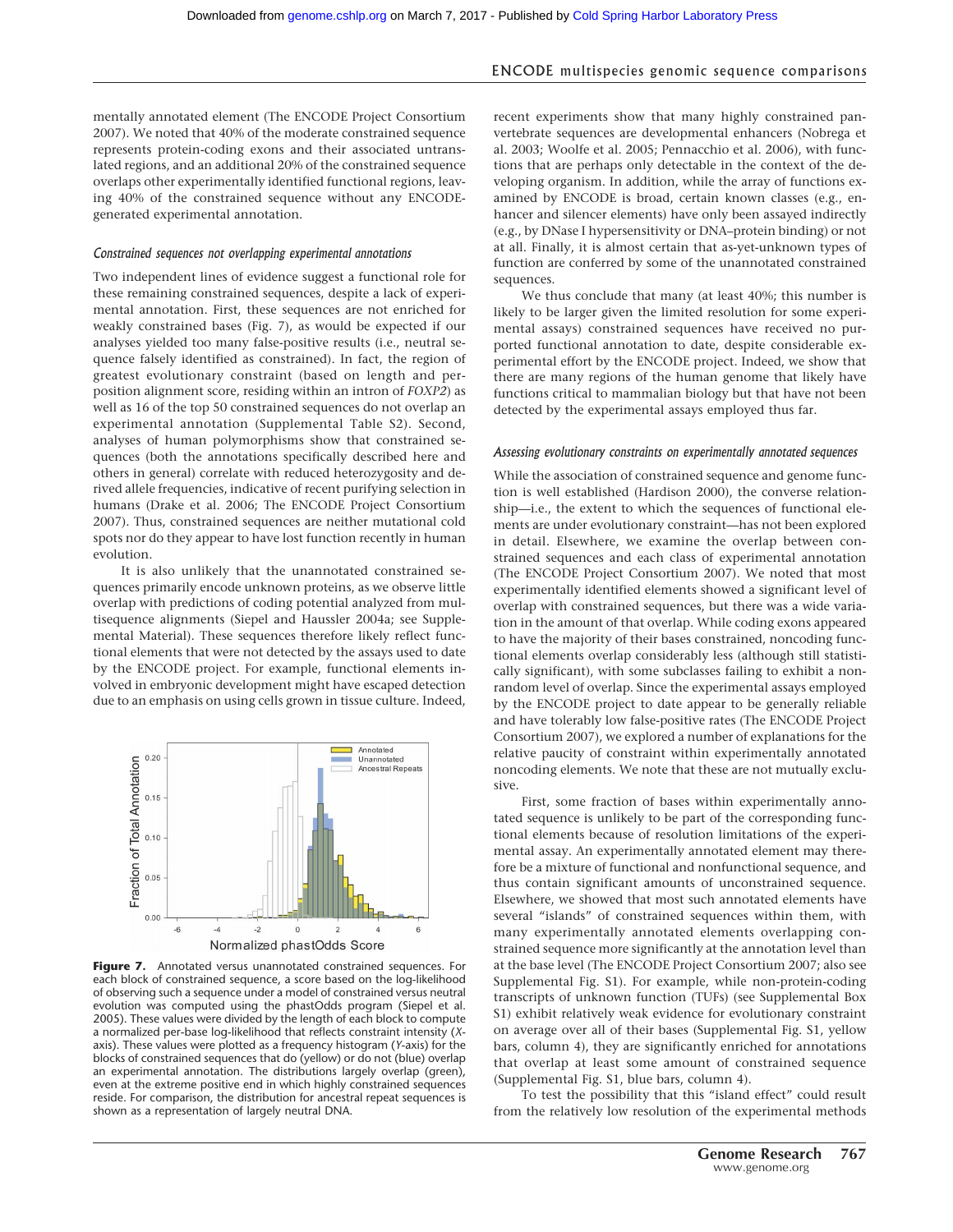used to establish these annotations, we asked whether the overlap between constrained sequences and experimentally annotated elements could be improved by "trimming" the latter from either end, leveraging the hypothesis that the functional subregions would, on average, be toward the center of these annotated regions. We find that this is, indeed, the case for certain experimental annotations (Fig. 8; Supplemental Fig. S2), particularly so for assays that detect protein–DNA binding of sequence-specific transcription factors. Thus, it is plausible that the functional portion of these experimentally annotated elements may be only a handful of bases long and correspond more closely to the constrained sequence than the extent of the experimental annotation suggests. This is in contrast to annotations with precise borders (such as UTRs), where it is clear that only portions of the functional element are evolutionarily constrained (Fig. 8).

Second, analyses of evolutionary constraint fail to detect functional constraint that is not reflected in primary sequence conservation (e.g., Ludwig et al. 2000). For example, we note that 60% of the detected transcriptional promoters fail to overlap any constrained sequence whatsoever. Promoters can be detected with several orthogonal and highly reliable assays, and their locations are often conserved between humans and mice (Trinklein et al. 2004). At the very least, the core promoter of ∼50 bases within the majority of these annotations must be functional sequence, yet in many cases it is not under detectable evolutionary constraint, suggesting that characteristics other than primary sequence are important for conferring function.

A third possibility that could explain these unconstrained experimental annotations is that they are only functional within a subset of the mammalian phylogeny, such as primates. This explanation is consistent with the identification of purifying selection against human polymorphisms even after excluding panmammalian constrained sequences (The ENCODE Project Consortium 2007). By definition, these elements are either completely absent or have evolved swiftly in some lineages, significantly reducing the chance that we would identify them as being under constraint (Stone et al. 2005). To address the possibility of primate-specific constraint (other patterns of constraint gains and losses are also possible, see Supplemental Material), we used a novel algorithm to detect lineage-specific constrained sequences (Siepel et al. 2006). Although our power to detect primate-specific constrained sequences is relatively weak, especially if they are short or have become constrained very recently, we found 94 such sequences (median length 164 bases; range 69– 615 bases), some of which are quite striking (Supplemental Figs. S3 and S4). These results suggest that, while most constrained sequences are shared among mammals, there are some that are specific to primates, and these sequences account for a small portion of the apparently unconstrained experimental annotations. As more primate sequence data become available, our power to detect such regions in the genome will improve.

Fourth, it is conceivable that there are genomic regions that reproducibly appear to be "functional" by an experimental assay (e.g., transcription-factor-binding sites or RNA transcription units) that are of no consequence to the organism, and thus are "invisible" to natural selection. Such elements might exist in the genome at a steady-state frequency dictated by the sequence specificity of the function and the rate of neutral turnover of genomic sequence throughout evolution. Short and degenerate elements, for example, could emerge often in a large genome and be quite abundant, while larger and more complex elements would be rare. This is consistent with our observation that many



**Figure 8.** Significance of constrained sequence overlapping various experimental annotations. We quantified the ratio of "observed" to "randomized" overlaps between constrained sequences and experimental annotations (see Supplemental Box S1), after adding and subtracting a given number of bases to the ends of each experimentally identified annotation. Randomized data sets were generated by randomizing the start positions of features within each ENCODE target, preserving the length distribution of each feature set and any target-specific regional effects. (*A*) This analysis is illustrated for a hypothetical set of annotations. (Orange bars) The positions of constrained sequences; trimmed (blue bars), observed (green bars), and expanded (red) experimental annotations. (Vertical gray bars) Regions of overlap between constrained sequences and experimental annotations. A table summarizing the overlaps among the different scenarios is provided below the diagram. For this hypothetical example, note how the ratio of overlap between the observed and randomized data sets increases as the experimental annotations are trimmed, indicating an enrichment of constrained sequence in the trimmed annotations. (*B*) This analysis for several experimentally identified elements is plotted, where the *X*-axis indicates the amount of trimmed (negative) or expanded (positive) sequence on each element, and the *Y*-axis indicates the ratio of observed-to-randomized overlap (scale varies between plots). Note that CDSs exhibit a slight enrichment after deletion of a small number of bases at either end, but are very similar to what is expected given the theoretically optimal self–self overlap ("Constrained Sequence"), where we know that trimming should not increase specificity. For many annotations (e.g., "TUFs" and "5--UTRs") (see Supplemental Box S1), such enrichment quickly drops off as the annotations are expanded or trimmed. However, some annotations, such as "FAIRE Sites" and "Sequence-Specific Factors," exhibit a clear improvement in overlap after trimming substantial amounts of sequence from either end (250 and 500 bases for "FAIRE Sites" and "Sequence-Specific Factors," respectively). Similar plots for all experimental annotations are available as Supplemental Figure S4.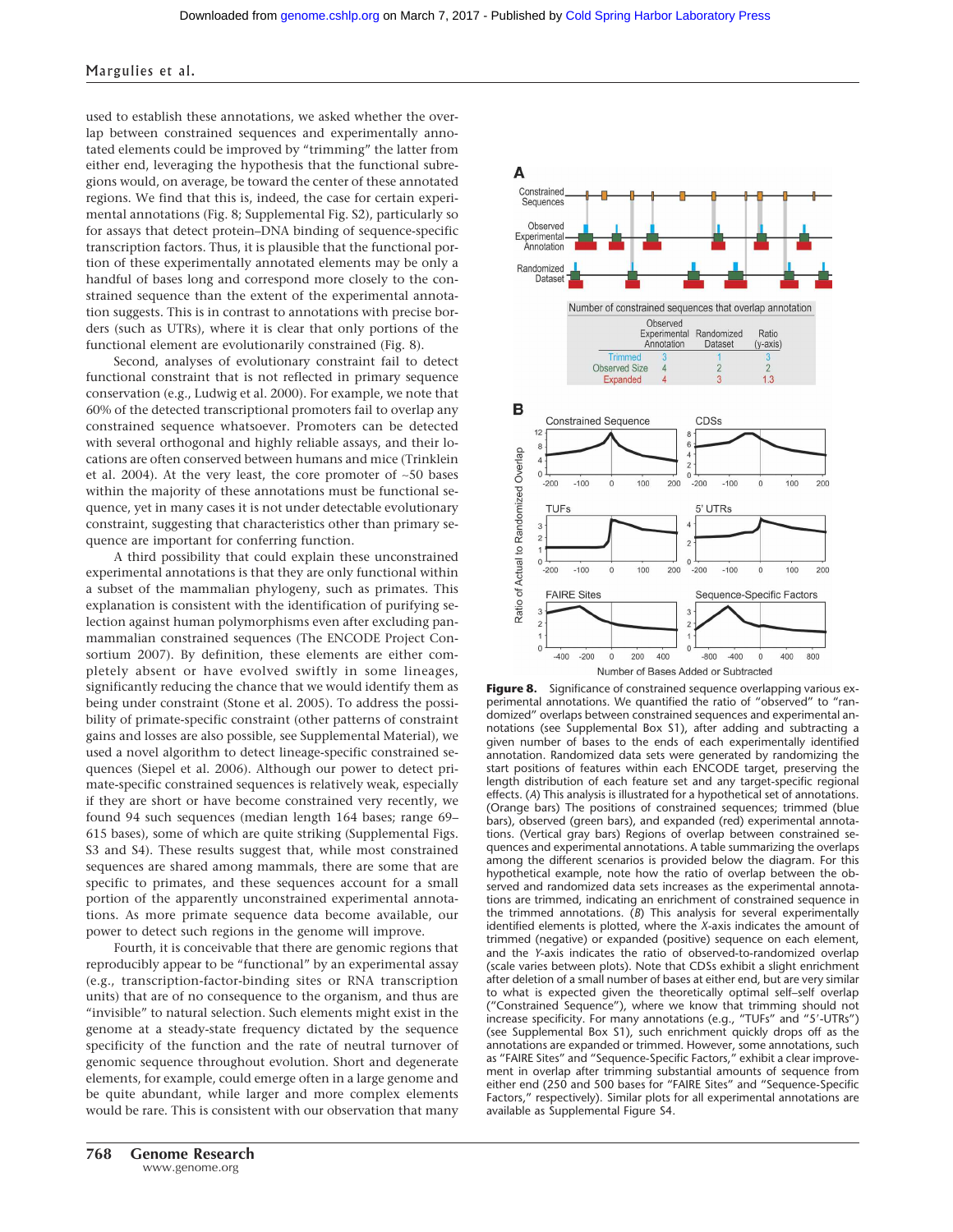annotated sites of protein–DNA interaction, in many cases thought to be dictated (at least in part) by short and degenerate motifs, do not overlap any constrained sequence, while nearly all coding exons, which would emerge at random extremely rarely, are under constraint. Thus, it is plausible that many biochemically functional but biologically inert elements exist in the human genome and provide evolutionary potential from which new functions may arise.

It is interesting to note that a sizable fraction of each class of experimental annotation is not evolutionarily constrained by the methods used here. If the corresponding elements are, indeed, important for human biology, then it becomes important to establish how their function is encoded in the absence of evolutionary constraint at the primary sequence level (The ENCODE Project Consortium 2007). Alternatively, if some of the annotations reflect functional elements that are of no consequence to the organism, then our definition of biological function will require refinement not unlike the expansion of our understanding of evolution that came about with the development of the neutral theory (Kimura 1983).

#### Summary

Comparative analyses necessitating accurate alignments of multiple, large genomic sequences are now crucial parts of many biological analyses. Here, we describe one of the largest comparative genomic challenges documented, generating and analyzing alignments of 30 Mb of human sequence to 27 other vertebrate species. This field remains an active area of research and development, as the four prominent alignment tools that we have used show significant levels of discrepancies. It is impossible at the moment to make definitive qualitative statements concerning the alignment tools, as there are distinct trade-offs in their behaviors; for example, alignments produced by MLAGAN exhibit global increases in alignment coverage when compared to TBA and MAVID, but this includes increases in incorrect alignments (Figs. 4, 5). PECAN may be achieving a better compromise in this regard, with better specificity than MLAGAN but similar levels of sensitivity. Thus, these alignments offer distinct specificity/sensitivity trade-offs that are reflected in changes in the inferred rates of both indel and substitution events (Supplemental Table S3). Other factors may also influence alignment choice, such as the basic modeling assumption used concerning the types of orthology that are to be predicted (Dewey and Pachter 2005). Additionally, PECAN is at the moment only a global aligner and therefore incapable of handling rearranged sequences. Thus, choice of alignment method and goals depends on many factors and ultimately should be dictated by the downstream application employed. Furthermore, all downstream applications should be cognizant of such technical discrepancies, and account for uncertainty whenever resulting parameters, such as rates of nucleotide substitution in neutral sites, are utilized. Similar qualitative caveats can be made with respect to inferring the locations of evolutionarily constrained sequences in the human genome. For example, one trade-off that we identified is that the sliding-window approach employed by binCons, while being less sensitive to many of the smaller elements that phast-Cons and GERP identify with confidence, is less prone to annotate alignment artifacts resulting from isolated and short but highly similar sequence matches between humans and distantly related species. We find that there is significant room for improvement in the computational analyses of diverse mammalian sequences. A particularly pertinent area will be the standardization of benchmarks and, perhaps more importantly, concepts and definitions for both multisequence alignments and analyses of constrained sequences.

However, despite this uncertainty, we show that comparative sequence analyses are a critical component of efforts to systematically identify and characterize functional elements in the human genome. Our observation that 40% of all constrained sequences fail to overlap any ENCODE experimental annotation suggests that future efforts aimed at the comprehensive identification of genomic functional elements require a more diverse array of experimental approaches, and also lends support to incorporating medium-to-high-throughput model-organism experimentation. We also demonstrate that constraint analyses can be used to refine experimental annotations made with relatively low-resolution methods, and that such efforts can likely guide future experimental and computational analyses of these experimental data. Our studies have thus yielded both an important resource for comparative genomics and biological insights to guide future functional analyses of the entire human genome.

#### **Methods**

#### Data availability

Alignments and other annotations generated and used for the studies reported here are available at http://genome.ucsc.edu/ ENCODE (click on the "Downloads" link in the blue column along the left side of the page). They are also displayed in the UCSC Genome Browser under the "ENCODE Comparative Genomics" set of tracks. PECAN alignments are available at http:// www.ebi.ac.uk/∼bjp/pecan/encode\_sept\_pecan\_mfas\_proj. tar.bz2. All experimental annotations were obtained from publicly available ENCODE project data (The ENCODE Project Consortium 2007); a bulk download of these data is available at http://www.nisc.nih.gov/data.

#### ENCODE genomic sequence data

The ENCODE regions represent a mix of manually and randomly selected targets, with details available at http://genome.ucsc.edu/ ENCODE/regions.html (Thomas et al. 2006). In addition to the NISC BAC-based comparative grade sequence data generated specifically for this project, orthologous regions of the following whole-genome assemblies were used: chicken (CGSC\_Feb.\_2004, galGal2); chimpanzee (NCBI\_Build\_1\_v1, panTro1); dog (Broad- \_Institute\_v.\_1.0, canFam1); *Fugu* (IMCB/JGI, fr1); macaque (BCM, rheMac1); monodelphis (Broad\_Institute, monDom1); mouse (NCBI\_Build\_33, mm6); rat (Baylor\_HGSC\_v3.1, rn3); tetraodon (Genoscope\_V7, tetNig1); *Xenopus* (JGI, xenTro1); and zebrafish (Sanger\_Zv4, danRer2). For non-human vertebrate species with genome-wide assemblies, the identification of orthologous regions (i.e., large genomic intervals in each non-human sequence that are orthologous to each ENCODE target) was done with the liftOver program (Kent et al. 2003) and the Mercator program (Dewey 2006). These predictions were merged to produce a comprehensive sequence data set, which was then Repeat-Masked. All analyses presented here use a sequence freeze dated September 2005 (labeled as SEP-2005).

#### Alignments

#### *TBA/BLASTZ*

The Threaded Blockset Aligner (TBA) (Blanchette et al. 2004) was used to generate multisequence alignments as follows. First, com-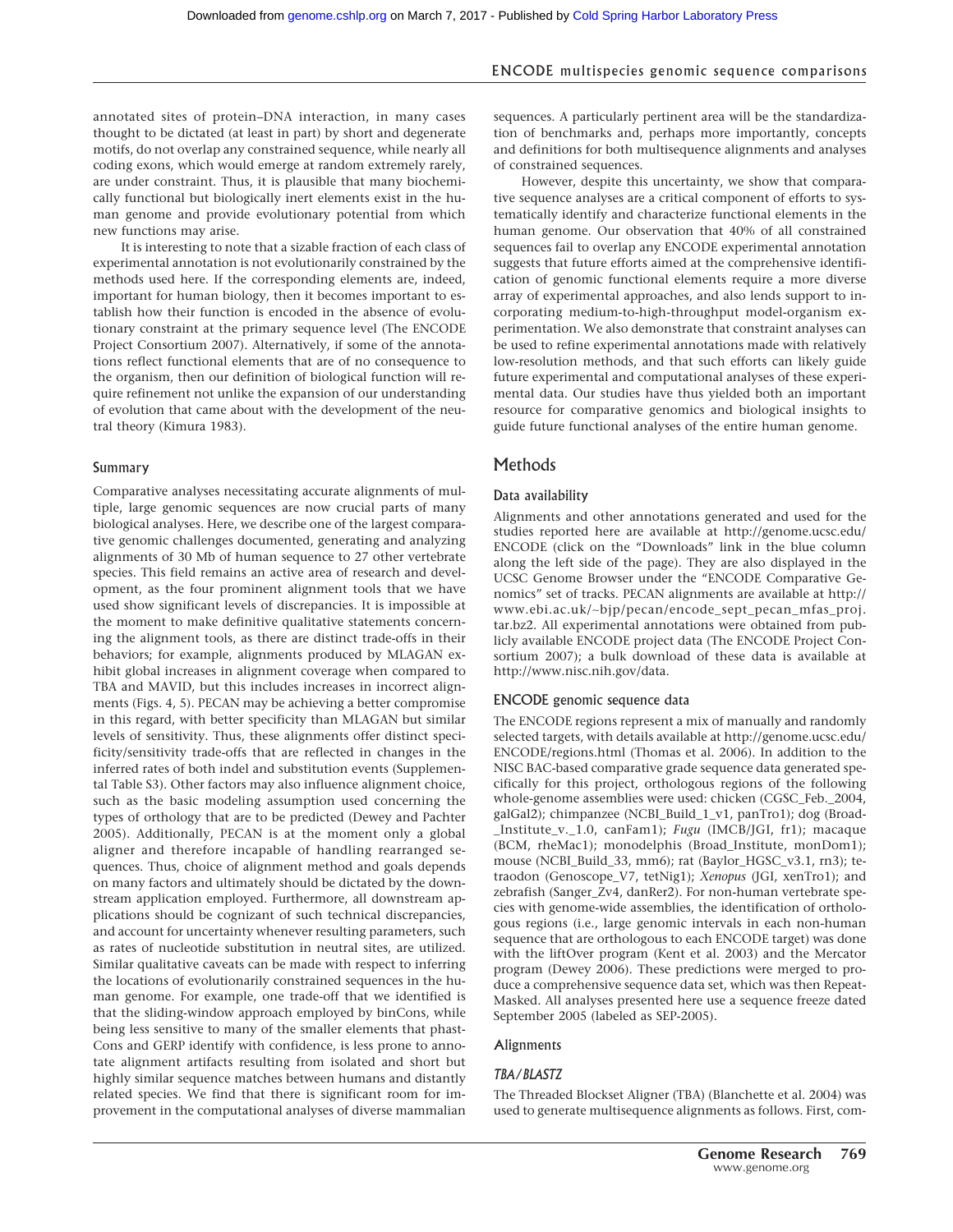binatorial pairwise alignments were generated with BLASTZ (Schwartz et al. 2003) using the following command-line parameters: Y=3400 H=2000. For mammalian-sequence comparisons, we additionally added B=2 C=0. For all other comparisons (except tetraodon and *Fugu*, which were treated as a mammalian comparison), we instead used the HoxD55 alternate scoring matrix (Margulies et al. 2005a). Pairwise alignments that included the human reference sequence were permitted to include sequence from the other species to align to more than one position. The pairwise sequence alignments, along with a generally accepted tree topology (Murphy et al. 2001; Thomas et al. 2003; Margulies et al. 2005a), were used to generate the multisequence alignment, which was then projected onto the human sequence to remove alignment blocks that did not contain the human reference sequence.

#### *MLAGAN/Shuffle-LAGAN*

MLAGAN alignments were produced by a pipeline specifically designed for ENCODE. First, WU-BLAST (W. Gish, 1996–2004; http://blast.wustl.edu) was used to find local similarities (anchors) between the human sequence and the sequence of every other species. Then, Shuffle-LAGAN was used to calculate the highest-scoring human-monotonic chain of these local similarities (according to a scoring scheme that penalized evolutionary rearrangements) and (with the help of a utility called SuperMap) produce a map of orthologous segments in increasing human coordinates. This map was used to "undo" the genomic rearrangements of the other sequence and convert it to a form that was directly alignable to the human sequence. The new humanized sequences, together with the human sequence, were then multiply aligned using MLAGAN. The resulting alignments were subsequently refined using MUSCLE (Edgar 2004), which processed small nonoverlapping alignment windows and realigned them in an iterative fashion, keeping the refined alignment if it had a better sum-of-pairs score than the original. Finally, a pairwise refinement round was performed, during which the pieces that had very low identity (in the induced pairwise alignments between human and each species) were removed from the alignment.

#### *MAVID/Mercator*

One set of alignments was created by a combination of Mercator (Dewey 2006), an orthology mapping program, and MAVID (Bray and Pachter 2004), a multiple global alignment program. For each ENCODE region, Mercator was first used to determine a small-scale collinear orthology map: sets of orthologous and collinear segments within the sequences given for that region. These sets of segments were determined in a symmetric fashion, without the use of the human sequence as a reference, and included sets that contained segments from only a subset of the input species. The orthology maps determined by Mercator were one to one, and thus had the property that a sequence position in any species was present in at most one segment set. Given the orthology maps, MAVID was then used to produce nucleotide-level multisequence alignments of each segment set. Only those segment sets that contained human sequence were retained for downstream analyses. Several programs were used to generate the input for Mercator. First, GENSCAN (Burge and Karlin 1997) was used to predict coding exons in all of the input sequences. The amino acid sequences corresponding to the coding exons were then compared to each other in an all-versus-all fashion with BLAT (Kent 2002). In order to detect noncoding rearrangements in the input sequences, MUMmer (Kurtz et al. 2004) was run to detect exact matches of length at least 20 bases between all pairs of genomes. The output of MUMmer was processed to produce a set of noncoding and nonoverlapping landmarks in each of the genomes. Mercator was then run with both coding and noncoding landmarks to determine an orthology map for each ENCODE region, as well as a set of alignment constraints within the segment sets based on matched landmarks. Nucleotide-level multisequence alignments of each segment set that obeyed the alignment constraints were constructed by MAVID. As part of its progressive multisequence alignment strategy, MAVID utilized a phylogenetic tree of the species with branch lengths determined from fourfold degenerate sites in all ENCODE regions.

#### *PECAN*

PECAN is a global alignment algorithm that has similarities with the Probcons (Do et al. 2005) and T-Coffee (Notredame et al. 2000) programs, but is adapted to deal with arbitrarily long sequences by a process of "sequence progressive" iteration (B. Paten and B.E. Pecan, in prep.). Sequences were first reordered in reference to the human sequence using Shuffle-LAGAN (see above). PECAN alignments were generated by running the program in three stages. First, the primate sequences were aligned, followed by the alignment of the placental mammals, and finally the more distant species were added. As PECAN can currently only align sequences, it was necessary to convert the intermediate products of the alignments (first the primate, then the placental mammal) to consensus ancestral sequences, for which we used Felsenstein's algorithm (Felsenstein 1981). We avoided the issue of ancestral insertions and deletions by computing the consensus sequence based on the human sequence. Thus, all and only the bases present in the human sequence were included. This human-centric approach is sensible in light of ENCODE's overall goals, the problems of partial sequence coverage in non-human species (which may be incorrectly inferred as gaps), and the general limited availability of algorithm implementations for accurately computing insertion and deletion histories. Prior to alignment, some training of PECAN's pair hidden Markov models was performed using rearranged sequences from a subset of the ENCODE regions. Alignments have not been post-processed and largely represent the default parameters of the program (v0.6).

#### Inferring rearrangement events

For all ENCODE alignments, a pairwise alignment between human and each other species was extracted. The pairwise alignments were converted into a "threaded block set" format (Blanchette et al. 2004), where each block was required to be ungapped. Blocks that were species-specific or duplicated in human were removed, and neighboring collinear blocks were merged. For a given minimum block size, blocks were removed from the block set in order of increasing size, with adjacent collinear blocks merged after each removal stage, until all blocks had size greater than or equal to the minimum. The number of breakpoints was simply the number blocks remaining minus one. The number and length of blocks in a given alignment were calculated based on the blocks removed from the alignment in the process described, and not on all blocks present in the initial alignment.

#### Estimating rates of evolution at neutral sites

We first generated a tree on the basis of aligned fourfold degenerate sites within coding exons (taken from the longest transcript if there was more than one at a given locus). For any given nonhuman sequence, sites that fell within gaps or that were no longer synonymous (because of changes in the first two bases) were treated as missing data. Substitution rates were estimated by maximum likelihood with the PHAST package (Siepel and Haus-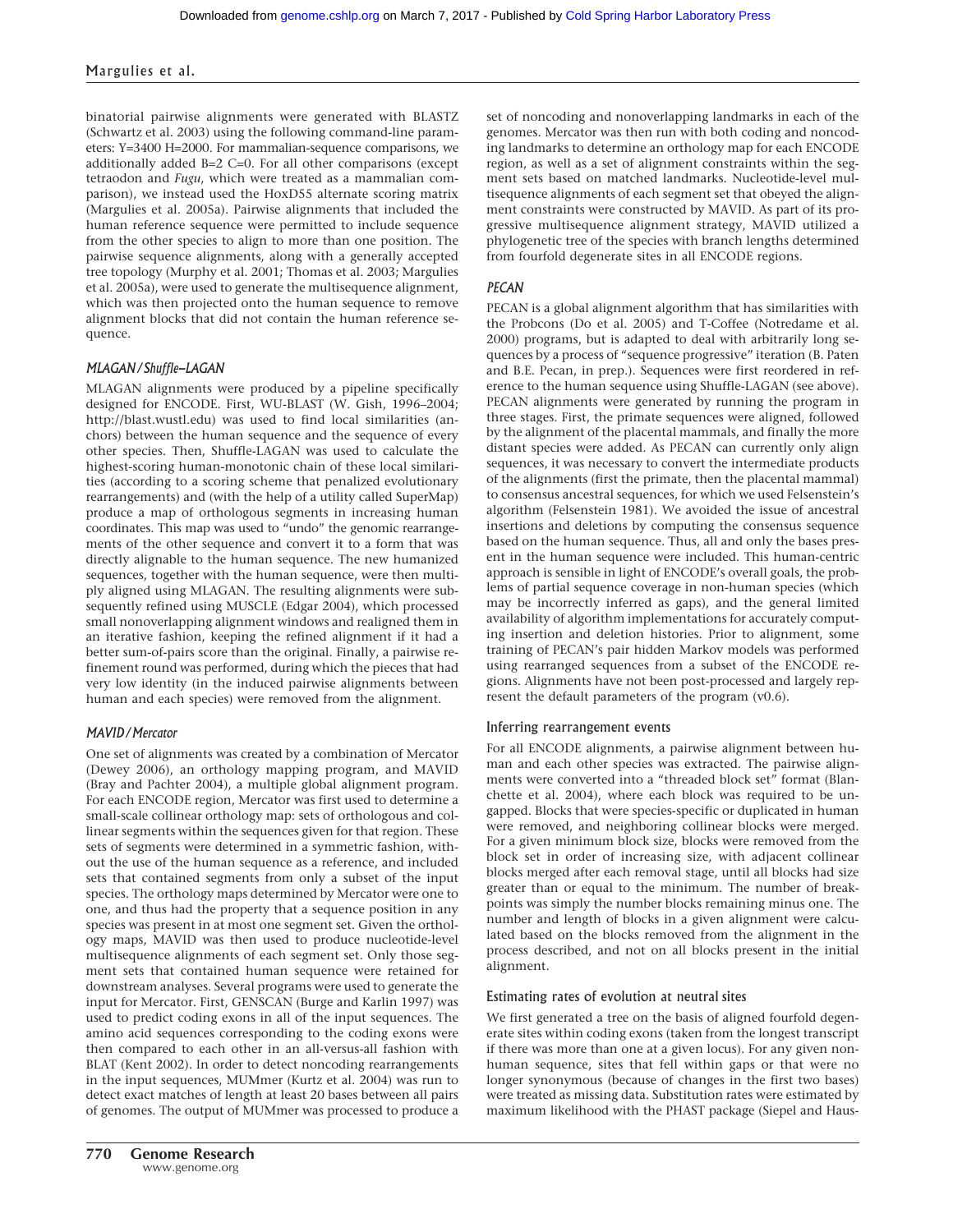sler 2004b) and the XRATE package (Klosterman et al. 2006). A generally accepted tree topology for the analyzed species was used. The most general reversible substitution model (REV) was used, and no molecular clock was assumed. Further details are available as Supplemental Material.

#### Assessment of periodicity in coding exons

The periodicity assessment considers the mutation pattern between human and each non-human, "informant" species. We expect the pattern of mutations to be 3-periodic as a result of degeneracy in the third base of many codons. The assessment determines, for each CDS in the test set and for each species in the alignment, whether the alignment for the species, when paired with human, exhibits evidence of a 3-periodic substitution pattern either over the whole length of the CDS or in at least one 48-bp window. Evidence of periodicity is taken to be a "hi\_spi" value of 3 or above. The "hi\_spi" value is calculated as the ratio of the number of substitutions in frame "2," divided by the number of substitutions in frame "0," where frame "2" is identified as the frame with the highest number of substitutions. If the denominator is zero, it is changed to 1. The analyses are referenced to human annotations, thus gaps in the human sequence were removed from both species before the substitution counts were made. Because closely related species and some highly conserved genes have low levels of synonymous substitution, it is not possible to detect periodicity in all exons, and this will vary from species to species. Therefore, for each species, we count how many of the exons exhibit periodicity in at least one alignment method (*n*) and divide the raw counts by *n* to give the percent figures displayed in Figure 5.

#### Identification of constrained sequence

#### *PhastCons*

PhastCons parses a multisequence alignment into constrained and nonconstrained regions using a phylo-HMM. The phylo-HMM has two states, one for constrained regions and one for nonconstrained regions, and these states are associated with identical phylogenetic models, except that the branch lengths of the constrained phylogeny are scaled by a factor  $\rho$  (0 <  $\rho$  < 1). Constrained elements are predicted using the Viterbi algorithm. The predictions depend on several parameters, including the scaling parameter  $\rho$ , two parameters  $\gamma$  and  $\omega$  that define the statetransition probabilities, and the parameters of the shared phylogenetic model (branch lengths and substitution rate matrix). We used a parameter estimation procedure slightly different from the one described in Siepel et al. (2005). Briefly, the nonconstrained model was estimated separately, from fourfold degenerate sites in coding regions (using the REV substitution model and the phyloFit program) (Siepel and Haussler 2004b), and other parameter estimates were conditioned on this model. We allowed phast-Cons to estimate the scaling parameter  $\rho$  by maximum likelihood, and adjusted the tuning parameters  $\gamma$  and  $\omega$  to achieve the desired false discovery rate (see below).

#### *GERP*

Genomic evolutionary rate profiling (GERP) was run as described (Cooper et al. 2005). Briefly, each position of the humanprojected multisequence alignment was evaluated independently, with a resulting estimate of both the observed (obtained with maximum likelihood under an HKY 85 model of nucleotide substitution) and expected (on the basis of a neutral tree; see above) substitution count obtained. All gapped species were eliminated from consideration at each column. Subsequently,

each group of consecutive columns (with each column corresponding to one human nucleotide) in which the observed counts are smaller than the expected counts were identified as candidate constrained elements, with a merging tolerance of one unconstrained base. These candidates are summed according to the total deviation between observed and expected counts, with those meeting a certain threshold (using the target/alignment null model defined below) retained as legitimately constrained sequences.

#### *BinCons*

The binomial-based conservation approach was used essentially as described (Margulies et al. 2003, 2004). Briefly, the amount of sequence conservation is calculated for each overlapping 25-base window, where each species' contribution is weighted by its corresponding neutral rate (as calculated above). In this fashion, more diverged sequences contribute more to the overall conservation score than do less diverged sequences. This is computed with a cumulative binomial distribution, with the neutral rate of each species representing the null distribution. For the calculations reported here, the exact amount of constrained sequence predicted by this method was tuned to the mean amount of predicted sequence by GERP and phastCons.

#### *Standardizing false-discovery rates*

Given the diversity of methodologies employed, we sought to simplify and standardize parameter choices among the methods as much as possible. The most crucial parameter is a threshold for differentiating regions that are truly constrained (i.e., subject to purifying selection) from those that appear constrained by chance. While ideally such a measure would use a set of true positives and true negatives, such elements are unavailable. Coding exons are generally true positives, for example, but are well known to be a nonrepresentative minority of the total space of constrained sequence. On the other hand, ancestral repeats are generally thought to evolve neutrally, but have been previously shown to include a nontrivial amount of constrained DNA (Silva et al. 2003; Cooper et al. 2005; Kamal et al. 2006). We therefore adopted an empirical approach to measure and standardize falsediscovery rates that can also effectively cope with both region and alignment variation in the underlying neutral rates, similar to a previously described method (Cooper et al. 2005). For each ENCODE-region alignment, we generated a bootstrapped null or "neutral" alignment of 1 Mb in length. Specificity thresholds were then defined on the basis of the number of "constrained" bases identified in these bootstrapped alignments (false positives). Thresholds were set such that the number of false positives amounted to 5% of the total number of constrained bases identified in the true alignment (for example, if 50,000 bases are annotated to be constrained in the real alignment, 2500 would be annotated in the bootstrapped alignment).

#### Statistical evaluation of overlaps

We quantified the overlap between constrained sequences and each class of experimentally identified element at both the nucleotide and regional levels (Fig. 6); this same method was used elsewhere (The ENCODE Project Consortium 2007). We used an implementation of the Block Bootstrap (Künsch 1989) to model the variance in randomly expected levels of overlap. This empirical method agrees well with analytical variance computations (achievable for the nucleotide-level overlaps, but not for region-level overlaps), and also accounts for the intrinsic biases against repetitive sequence observed in both the constraint and experimental annotations (see the Supplemental Material). All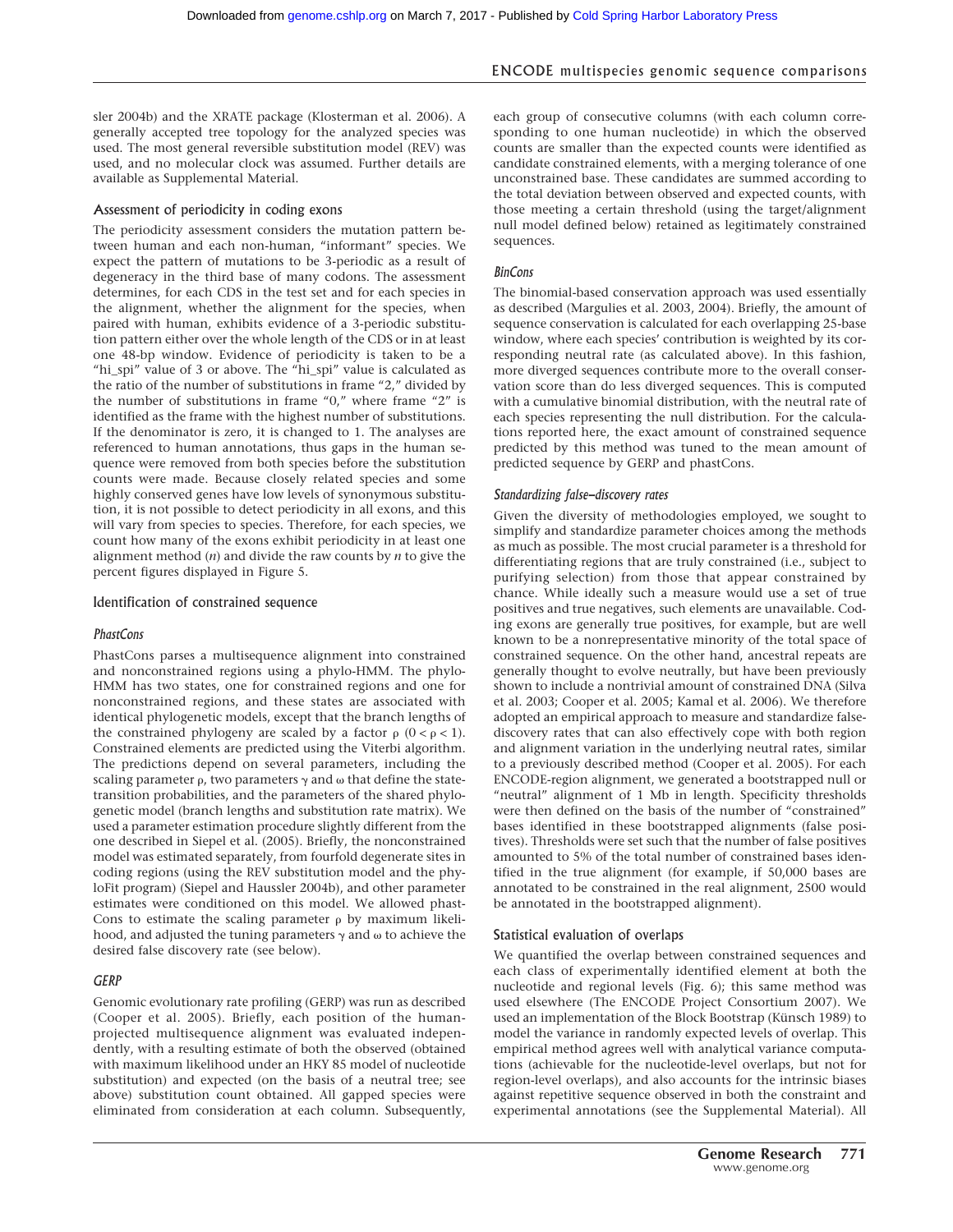confidence intervals shown for the overlap statistics are at 99.8% (Fig. 6).

#### Note added in proof

Recent reports resolve an early node (Murphy et al. 2007) and an internal node (Nishihara et al. 2006) of the boreoeutherian tree differently than shown in Figure 1. However, it is unlikely that these differences in tree topology will have a significant impact on the conclusions drawn here.

#### Complete list of authors

#### NISC Comparative Sequencing Program

Gerard G. Bouffard, 8,21 Xiaobin Guan, 21 Nancy F. Hansen, 21 Jacquelyn R. Idol,<sup>8</sup> Valerie V.B. Maduro,<sup>8</sup> Baishali Maskeri,<sup>21</sup> Jennifer C. McDowell,<sup>21</sup> Morgan Park,<sup>21</sup> Pamela J. Thomas,<sup>21</sup> Alice C. Young,<sup>21</sup> and Robert W. Blakesley<sup>8,21</sup>

#### Baylor College of Medicine Human Genome Sequencing Center

Donna M. Muzny,<sup>26</sup> Erica Sodergren,<sup>26</sup> David A. Wheeler,<sup>26</sup> Kim C. Worley,<sup>26</sup> Huaiyang Jiang,<sup>26</sup> George M. Weinstock,<sup>26</sup> and Richard A. Gibbs<sup>26</sup>

USA.<br><sup>11</sup>Department of Biomolecular Engineering, University of California, Santa

Cruz, CA 95064, USA.<br><sup>12</sup>Center for Biomolecular Science and Engineering, University of California, Santa Cruz, CA 95064, USA.

<sup>13</sup>Department of Electrical Engineering and Computer Sciences, University of

California, Berkeley, CA 94720, USA.<br><sup>14</sup>European Bioinformatics Institute, Wellcome Trust Genome Campus, Hinxton CB10 1SA, UK.

<sup>15</sup>Department of Computer Science and Engineering, The Pennsylvania State University, University Park, PA 16802, USA.

<sup>16</sup>Department of Genetic Medicine and Development, University of Geneva Medical School, Geneva, Switzerland.

<sup>17</sup>Department of Zoology and Animal Biology, Faculty of Sciences, University of Geneva, Geneva, Switzerland.<br><sup>18</sup>Department of Applied Science & Technology, University of California,

Berkeley, CA 94720, USA.<br><sup>19</sup>Department of Statistics, University of California, Berkeley, CA 94720, USA.

- <sup>20</sup>Department of Bioengineering, University of California, Berkeley, CA 94720-1762, USA.
- <sup>21</sup>NIH Intramural Sequencing Center, National Human Genome Research Institute, National Institutes of Health, Bethesda, MD 20892, USA.

<sup>22</sup>Center for Comparative Genomics and Bioinformatics, Huck Institutes for Life Sciences, Penn State University, University Park, PA 16802, USA.

<sup>23</sup>Howard Hughes Medical Institute, University of California, Santa Cruz, CA 95064, USA.

<sup>26</sup>Human Genome Sequencing Center and Department of Molecular and Hu-

man Genetics, Baylor College of Medicine, Houston, TX 77030, USA.<br><sup>27</sup>Genome Sequencing Center, Washington University School of Medicine, Campus Box 8501, 4444 Forest Park Avenue, St. Louis, MO 63108, USA.

28Broad Institute of Harvard and MIT, 320 Charles Street, Cambridge, MA 02141, USA.

29Whitehead Institute for Biomedical Research, 9 Cambridge Center, Cambridge, MA 02142, USA.<br><sup>30</sup>Canada's Michael Smith Genome Sciences Centre, BC Cancer Research Cen-

tre, BC Cancer Agency, Vancouver, British Columbia V5Z 4S6, Canada.

#### Washington University Genome Sequencing Center

Tina Graves,<sup>27</sup> Robert Fulton,<sup>27</sup> Elaine R. Mardis,<sup>27</sup> and Richard K. Wilson<sup>27</sup>

#### Broad Institute

Michele Clamp,<sup>28</sup> James Cuff,<sup>28</sup> Sante Gnerre,<sup>28</sup> David B. Jaffe,<sup>28</sup> Jean L. Chang,<sup>28</sup> Kerstin Lindblad-Toh,<sup>28</sup> and Eric S. Lander<sup>28,29</sup>

#### UCSC Genome Browser Team

Angie Hinrichs, <sup>12</sup> Heather Trumbower, <sup>12</sup> Hiram Clawson, <sup>12</sup> Ann Zweig,<sup>12</sup> Robert M. Kuhn,<sup>12</sup> Galt Barber,<sup>12</sup> Rachel Harte,<sup>12</sup> and Donna Karolchik<sup>12</sup>

#### British Columbia Cancer Agency Genome Sciences Center

Matthew A. Field,<sup>30</sup> Richard A. Moore,<sup>30</sup> Carrie A. Mathewson,<sup>30</sup> Jacqueline E. Schein,<sup>30</sup> and Marco A. Marra<sup>30</sup>

#### Acknowledgments

We thank F. Collins for critical review of the manuscript; all other ENCODE analysis subgroups for their camaraderie and collaboration; P. Good, E. Feingold, and L. Liefer for ENCODE Consortium guidance and administrative assistance; the Wellcome Trust Sanger Institute, the Max Planck Institute for Developmental Biology, and The Netherlands Institute for Developmental Biology for providing a draft zebrafish genome sequence prior to publication; the DOE Joint Genome Institute for providing a draft *Xenopus* sequence prior to publication; G. Schuler for making ENCODE comparative sequence data available at NCBI; D. Church for coordinating the identification of finished mouse sequence orthologous to ENCODE regions; and the anonymous reviewers of this manuscript for their constructive comments on previous drafts. This research was supported in part by the Intramural Research Program of the National Human Genome Research Institute, National Institutes of Health (E.H.M., J.C.M., and E.D.G.). G.M.C. was a Howard Hughes Medical Institute predoctoral Fellow. G.A. is a Bio-X Graduate Student Fellow. D.J.T. is supported by NIH 1 P41 HG02371-05. C.N.D. is supported in part by NIH HG003150. M.H., J.T., and W.M. are supported in part by R01:HG002238. T.M. was supported by BBSRC grant 721/ BEP17055. I.H. was funded in part by NIH/NHGRI grant 1R01GM076705-01. S.E.A., S.N., and J.I.M. thank the "Vital IT" computational platform and are supported by grants from NIH ENCODE, Swiss National Science Foundation, European Union, and the ChildCare Foundation. L.P. is supported in part by R01:HG02632 and U01:HG003150. N.G. was supported in part by the Wellcome Trust. D.H. and A. Sidow are supported by funds from NHGRI. A. Siepel was supported by the UCBREP GREAT fellowship (University of California Biotechnology Research and Education Program Graduate Research and Education in Adaptive Biotechnology).

#### References

Aparicio, S., Chapman, J., Stupka, E., Putnam, N., Chia, J.-M., Dehal, P., Christoffels, A., Rash, S., Hoon, S., Smit, A., et al. 2002. Whole-genome shotgun assembly and analysis of the genome of *Fugu rubripes. Science* **297:** 1301–1310.

Blakesley, R.W., Hansen, N.F., Mullikin, J.C., Thomas, P.J., McDowell, J.C., Maskeri, B., Young, A.C., Benjamin, B., Brooks, S.Y., Coleman, B.I., et al. 2004. An intermediate grade of finished genomic sequence suitable for comparative analyses. *Genome Res.* **14:** 2235–2244.

Blanchette, M., Kent, W.J., Riemer, C., Elnitski, L., Smit, A.F.A., Roskin, K.M., Baertsch, R., Rosenbloom, K., Clawson, H., Green, E.D., et al. 2004. Aligning multiple genomic sequences with the threaded

<sup>&</sup>lt;sup>8</sup>Genome Technology Branch, National Human Genome Research Institute, National Institutes of Health, Bethesda, MD 20892, USA.

<sup>9</sup> Department of Genetics, Stanford University, Stanford, CA 94305, USA. <sup>10</sup>Department of Computer Science, Stanford University, Stanford, CA 94305,

<sup>&</sup>lt;sup>24</sup>Department of Mathematics, University of California, Berkeley, CA 94720, USA.<br><sup>25</sup>Department of Pathology, Stanford University, Stanford, CA 94305, USA.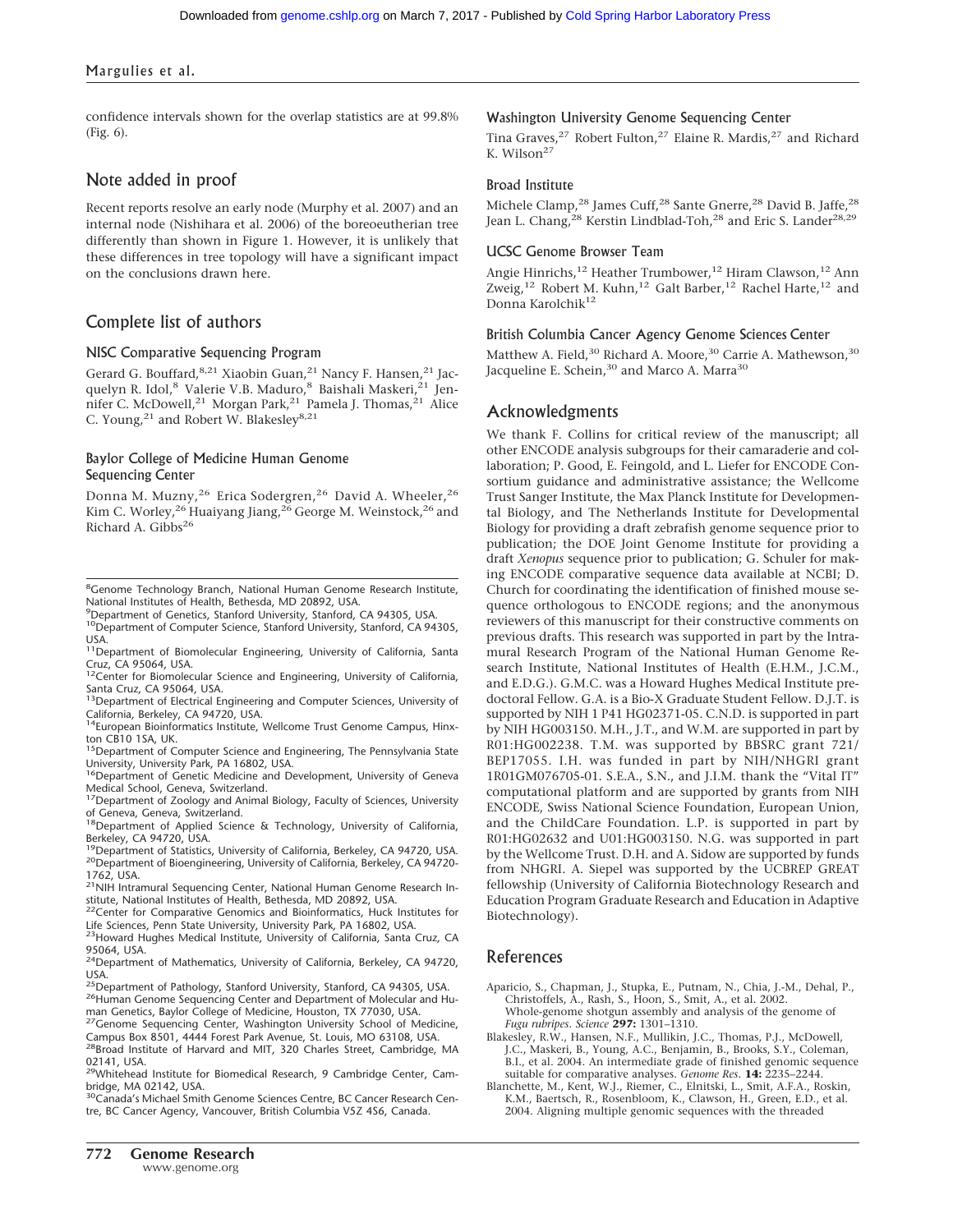blockset aligner. *Genome Res.* **14:** 708–715.

- Boffelli, D., McAuliffe, J., Ovcharenko, D., Lewis, K.D., Ovcharenko, I., Pachter, L., and Rubin, E.M. 2003. Phylogenetic shadowing of primate sequences to find functional regions of the human genome. *Science* **299:** 1391–1394.
- Bray, N. and Pachter, L. 2004. MAVID: Constrained ancestral alignment of multiple sequences. *Genome Res.* **14:** 693–699.
- Brudno, M., Do, C.B., Cooper, G.M., Kim, M.F., Davydov, E., NISC Comparative Sequencing Program, Green, E.D., Sidow, A., and Batzoglou, S. 2003. LAGAN and Multi-LAGAN: Efficient tools for large-scale multiple alignment of genomic DNA. *Genome Res.* **13:** 721–731.
- Burge, C. and Karlin, S. 1997. Prediction of complete gene structures in human genomic DNA. *J. Mol. Biol.* **268:** 78–94.
- Chimpanzee Sequencing and Analysis Consortium. 2005. Initial sequence of the chimpanzee genome and comparison with the human genome. *Nature* **437:** 69–87.
- Cliften, P., Sudarsanam, P., Desikan, A., Fulton, L., Fulton, B., Majors, J., Waterston, R., Cohen, B.A., and Johnston, M. 2003. Finding functional features in *Saccharomyces* genomes by phylogenetic footprinting. *Science* **301:** 71–76.
- Collins, F.S., Green, E.D., Guttmacher, A.E., and Guyer, M.S. 2003. A vision for the future of genomics research: A blueprint for the genomic era. *Nature* **422:** 835–847.
- Cooper, G.M. and Sidow, A. 2003. Genomic regulatory regions: Insights from comparative sequence analysis. *Curr. Opin. Genet. Dev.* **13:** 604–610.
- Cooper, G.M., Brudno, M., Stone, E.A., Dubchak, I., Batzoglou, S., and Sidow, A. 2004. Characterization of evolutionary rates and constraints in three mammalian genomes. *Genome Res.* **14:** 539–548.
- Cooper, G.M., Stone, E.A., Asimenos, G., Green, E.D., Batzoglou, S., and Sidow, A. 2005. Distribution and intensity of constraint in
- mammalian genomic sequence. *Genome Res.* **15:** 901–913. Davis, M.B. and White, K.P. 2004. Recent advances in *Drosophila* genomics. *Genome Biol.* **5:** 339.
- Dewey, C. 2006. "Whole-genome alignments and polytopes for comparative genomics." Ph.D. thesis, University of California, Berkeley.
- Do, C.B., Mahabhashyam, M.S., Brudno, M., and Batzoglou, S. 2005. ProbCons: Probabilistic consistency-based multiple sequence alignment. *Genome Res.* **15:** 330–340.
- Drake, J.A., Bird, C., Nemesh, J., Thomas, D.J., Newton-Cheh, C., Reymond, A., Excoffier, L., Attar, H., Antonarakis, S.E., Dermitzakis, E.T., et al. 2006. Conserved noncoding sequences are selectively constrained and not mutation cold spots. *Nat. Genet.* **38:** 223–227.
- Edgar, R.C. 2004. MUSCLE: Multiple sequence alignment with high accuracy and high throughput. *Nucleic Acids Res.* **32:** 1792–1797.
- Ellegren, H., Smith, N.G., and Webster, M.T. 2003. Mutation rate variation in the mammalian genome. *Curr. Opin. Genet. Dev.* **13:** 562–568.
- The ENCODE Project Consortium. 2004. The ENCODE (ENCyclopedia Of DNA Elements) Project. *Science* **306:** 636–640.
- The ENCODE Project Consortium. 2007. Identification and analysis of functional elements in 1% of the human genome by the ENCODE pilot project. *Nature* (in press).
- Felsenstein, J. 1981. Evolutionary trees from DNA sequences: A maximum likelihood approach. *J. Mol. Evol.* **17:** 368–376.
- Hardison, R.C. 2000. Conserved noncoding sequences are reliable guides to regulatory elements. *Trends Genet.* **16:** 369–372.
- Hardison, R.C., Roskin, K.M., Yang, S., Diekhans, M., Kent, W.J., Weber, R., Elnitski, L., Li, J., O'Connor, M., Kolbe, D., et al. 2003. Covariation in frequencies of substitution, deletion, transposition, and recombination during eutherian evolution. *Genome Res.* **13:** 13–26.
- International Chicken Genome Sequencing Consortium. 2004. Sequence and comparative analysis of the chicken genome provide unique perspectives on vertebrate evolution. *Nature* **432:** 695–716.
- International Human Genome Sequencing Consortium. 2004. Finishing the euchromatic sequence of the human genome. *Nature* **431:** 931–945.
- International Mouse Genome Sequencing Consortium. 2002. Initial sequencing and comparative analysis of the mouse genome. *Nature* **420:** 520–562.
- Jaillon, O., Aury, J.-M., Brunet, F., Petit, J.-L., Stange-Thomann, N., Mauceli, E., Bouneau, L., Fischer, C., Ozouf-Costaz, C., Bernot, A., et al. 2004. Genome duplication in the teleost fish *Tetraodon nigroviridis* reveals the early vertebrate proto-karyotype. *Nature* **431:** 946–957.
- Jordan, I.K., Rogozin, I.B., Glazko, G.V., and Koonin, E.V. 2003. Origin of a substantial fraction of human regulatory sequences from transposable elements. *Trends Genet.* **19:** 68–72.
- Kamal, M., Xie, X., and Lander, E.S. 2006. A large family of ancient

repeat elements in the human genome is under strong selection. *Proc. Natl. Acad. Sci.* **103:** 2740–2745.

- Karolchik, D., Baertsch, R., Diekhans, M., Furey, T.S., Hinrichs, A., Lu, Y.T., Roskin, K.M., Schwartz, M., Sugnet, C.W., Thomas, D.J., et al. 2003. The USCS genome browser database (http://nar.oupjournals. org/cgi/content/abstract/31/1/51). *Nucleic Acids Res.* **31:** 51–54.
- Kellis, M., Patterson, N., Endrizzi, M., Birren, B., and Lander, E.S. 2003. Sequencing and comparison of yeast species to identify genes and
- regulatory elements. *Nature* **423:** 241–254. Kent, W.J. 2002. BLAT—The BLAST-like alignment tool. *Genome Res.* **12:** 656–664.
- Kent, W.J., Sugnet, C.W., Furey, T.S., Roskin, K.M., Pringle, T.H., Zahler, A.M., and Haussler, D. 2002. The human genome browser at UCSC (http://www.genome.org/cgi/content/abstract/12/6/996). *Genome Res.* **12:** 996–1006.
- Kent, W.J., Baertsch, R., Hinrichs, A., Miller, W., and Haussler, D. 2003. Evolution's cauldron: Duplication, deletion, and rearrangement in the mouse and human genomes. *Proc. Natl. Acad. Sci.* **100:** 11484–11489.
- Kimchi-Sarfaty, C., Oh, J.M., Kim, I.W., Sauna, Z.E., Calcagno, A.M., Ambudkar, S.V., and Gottesman, M.M. 2007. A "silent" polymorphism in the *MDR1* gene changes substrate specificity. *Science* **315:** 525–528.
- Kimura, M. 1983. *The neutral theory of molecular evolution*. Cambridge University Press, Cambridge, UK.
- Klosterman, P.S., Uzilov, A.V., Bendana, Y.R., Bradley, R.K., Chao, S., Kosiol, C., Goldman, N., and Holmes, I. 2006. XRate: A fast prototyping, training and annotation tool for phylo-grammars. *BMC Bioinformatics* **7:** 428.
- Komar, A.A. 2007. Genetics. SNPs, silent but not invisible. *Science* **315:** 466–467.
- Künsch, H.R. 1989. The jackknife and the bootstrap for general stationary observations. *Ann. Statist.* **17:** 1217–1241.
- Kurtz, S., Phillippy, A., Delcher, A.L., Smoot, M., Shumway, M., Antonescu, C., and Salzberg, S.L. 2004. Versatile and open software for comparing large genomes. *Genome Biol.* **5:** R12.
- Lindblad-Toh, K., Wade, C.M., Mikkelsen, T.S., Karlsson, E.K., Jaffe, D.B., Kamal, M., Clamp, M., Chang, J.L., Kulbokas, E.J., Zody, M.C., et al. 2005. Genome sequence, comparative analysis and haplotype structure of the domestic dog. *Nature* **438:** 803–819. Ludwig, M.Z., Bergman, C., Patel, N.H., and Kreitman, M. 2000.
- Evidence for stabilizing selection in a eukaryotic enhancer element. *Nature* **403:** 564–567.
- Margulies, E.H., Blanchette, M., NISC Comparative Sequencing Program, Haussler, D., and Green, E.D. 2003. Identification and characterization of multi-species conserved sequences. *Genome Res.* **13:** 2507–2518.
- Margulies, E.H., NISC Comparative Sequencing Program, and Green, E.D. 2004. Detecting highly conserved regions of the human genome by multispecies sequence comparisons. *Cold Spring Harb. Symp. Quant. Biol.* **68:** 255–263. Margulies, E.H., NISC Comparative Sequencing Program, Maduro,
- V.V.B., Thomas, P.J., Tomkins, J.P., Amemiya, C.T., Luo, M., and Green, E.D. 2005a. Comparative sequencing provides insights about the structure and conservation of marsupial and monotreme genomes. *Proc. Natl. Acad. Sci.* **102:** 3354–3359.
- Margulies, E.H., Vinson, J.P., NISC Comparative Sequencing Program, Miller, W., Jaffe, D.B., Lindblad-Toh, K., Chang, J.L., Green, E.D., Lander, E.S., Mullikin, J.C., et al. 2005b. An initial strategy for the systematic identification of functional elements in the human genome by low-redundancy comparative sequencing. *Proc. Natl. Acad. Sci.* **102:** 4795–4800.
- Murphy, W.J., Eizirik, E., O'Brien, S.J., Madsen, O., Scally, M., Douady, C.J., Teeling, E., Ryder, O.A., Stanhope, M.J., de Jong, W.W., et al. 2001. Resolution of the early placental mammal radiation using Bayesian phylogenetics. *Science* **294:** 2348–2351.
- Murphy, W.J., Pringle, T.H., Crider, T.A., Springer, M.S., and Miller, W. 2007. Using genomic data to unravel the root of the placental mammal phylogeny. *Genome Res.* **17:** 413–421.
- Nekrutenko, A. and Li, W.H. 2001. Transposable elements are found in a large number of human protein-coding genes. *Trends Genet.* **17:** 619–621.
- Nikolaev, S., Montoya-Burgos, J.I., Margulies, E.H., NISC Comparative Sequencing Program, Rougemont, J., Nyffeler, B., and Antonarakis, S.E. 2007. Early history of mammalian evolution is elucidated with the ENCODE multiple species sequencing data. *PLoS Genet.* **3:** e2. doi: 10.1371/journal.pgen.0030002.
- Nishihara, H., Hasegawa, M., and Okada, N. 2006. Pegasoferae, an unexpected mammalian clade revealed by tracking ancient retroposon insertions. *Proc. Natl. Acad. Sci.* **103:** 9929–9934.
- Nobrega, M.A. and Pennacchio, L.A. 2004. Comparative genomic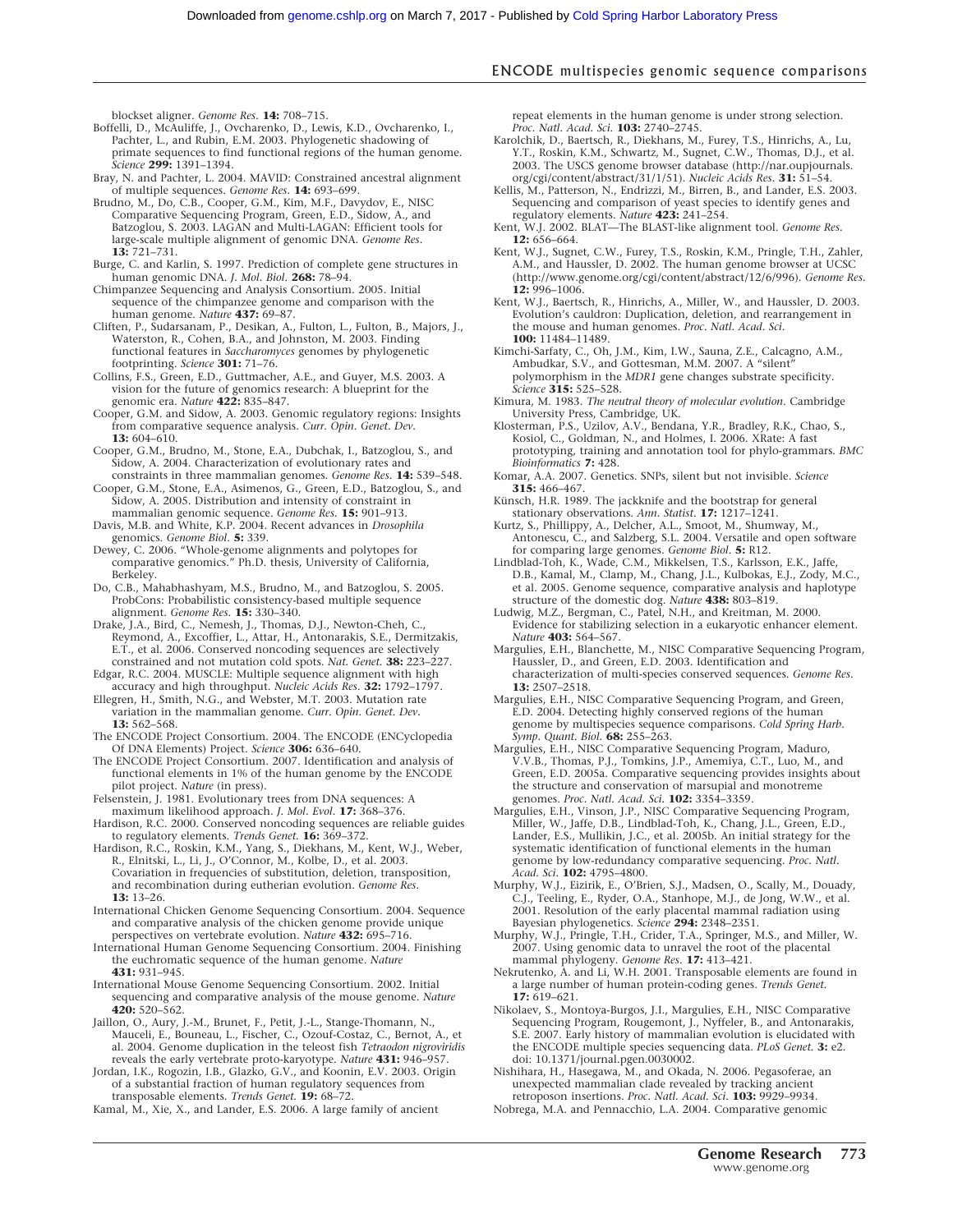analysis as a tool for biological discovery. *J. Physiol.* **554:** 31–39. Nobrega, M.A., Ovcharenko, I., Afzal, V., and Rubin, E.M. 2003.

- Scanning human gene deserts for long-range enhancers. *Science* **302:** 413.
- Notredame, C., Higgins, D.G., and Heringa, J. 2000. T-Coffee: A novel method for fast and accurate multiple sequence alignment. *J. Mol. Biol.* **302:** 205–217.
- Pennacchio, L.A., Ahituv, N., Moses, A.M., Prabhakar, S., Nobrega, M.A., Shoukry, M., Minovitsky, S., Dubchak, I., Holt, A., Lewis, K.D., et al. 2006. In vivo enhancer analysis of human conserved noncoding sequences. *Nature* **444:** 499–502.
- Rat Genome Sequencing Project Consortium. 2004. Genome sequence of the Brown Norway rat yields insights into mammalian evolution. *Nature* **428:** 493–521.
- Schwartz, S., Kent, W.J., Smit, A., Zhang, Z., Baertsch, R., Hardison, R.C., Haussler, D., and Miller, W. 2003. Human–mouse alignments with BLASTZ. *Genome Res.* **13:** 103–107.
- Siepel, A. and Haussler, D. 2004a. Computational identification of evolutionarily conserved exons. In *Proceedings of the 8th Annual International Conference on Computational Biology* (RECOMB'04). 177–186.
- Siepel, A. and Haussler, D. 2004b. Phylogenetic estimation of context-dependent substitution rates by maximum likelihood. *Mol. Biol. Evol.* **21:** 468–488.
- Siepel, A., Bejerano, G., Pedersen, J.S., Hinrichs, A.S., Hou, M., Rosenbloom, K., Clawson, H., Spieth, J., Hillier, L.W., Richards, S., et al. 2005. Evolutionarily conserved elements in vertebrate, insect, worm, and yeast genomes. *Genome Res.* **15:** 1034–1050.
- Siepel, A., Pollard, K., and Haussler, D. 2006. New methods for detecting lineage-specific selection. In *Proceedings of the 10th Annual International Conference on Research in Computational Biology*.
- Silva, J.C., Shabalina, S.A., Harris, D.G., Spouge, J.L., and Kondrashovi, A.S. 2003. Conserved fragments of transposable elements in intergenic regions: Evidence for widespread recruitment of MIR- and L2-derived sequences within the mouse and human genomes. *Genet. Res.* **82:** 1–18.
- Sonnhammer, E.L. and Koonin, E.V. 2002. Orthology, paralogy and proposed classification for paralog subtypes. *Trends Genet.* **18:** 619–620.
- Stein, L.D., Bao, Z., Blasiar, D., Blumenthal, T., Brent, M.R., Chen, N., Chinwalla, A., Clarke, L., Clee, C., Coghlan, A., et al. 2003. The genome sequence of *Caenorhabditis briggsae*: A platform for comparative genomics. *PLoS Biol.* **1:** e45 doi: 10.1371/journal.pbio.0000045.
- Stone, E.A., Cooper, G.M., and Sidow, A. 2005. Trade-offs in detecting evolutionarily constrained sequence by comparative genomics. *Annu. Rev. Genomics Hum. Genet.* **6:** 143–164.
- Thomas, J.W., Touchman, J.W., Blakesley, R.W., Bouffard, G.G., Beckstrom-Sternberg, S.M., Margulies, E.H., Blanchette, M., Siepel, A.C., Thomas, P.J., McDowell, J.C., et al. 2003. Comparative analyses of multispecies sequences from targeted genomic regions. *Nature* **424:** 788–793.
- Thomas, D.J., Rosenbloom, K.R., Clawson, H., Hinrichs, A.S., Trumbower, H., Raney, B.J., Karolchik, D., Barber, G.P., Harte, R.A., Hillman-Jackson, J., et al. 2006. The ENCODE Project at UC Santa Cruz. *Nucleic Acids Res.* **35:** D663–D667.
- Tompa, M., Li, N., Bailey, T.L., Church, G.M., Moor, B.D., Eskin, E., Favorov, A.V., Frith, M.C., Fu, Y., Kent, W.J., et al. 2005. Assessing computational tools for the discovery of transcription factor binding sites. *Nat. Biotechnol.* **23:** 137–144.
- Trinklein, N.D., Aldred, S.F., Hartman, S.J., Schroeder, D.I., Otillar, R.P., and Myers, R.M. 2004. An abundance of bidirectional promoters in the human genome. *Genome Res.* **14:** 62–66.
- Van Walle, I., Lasters, I., and Wyns, L. 2005. SABmark—A benchmark for sequence alignment that covers the entire known fold space. *Bioinformatics* **21:** 1267–1268.
- Woolfe, A., Goodson, M., Goode, D.K., Snell, P., McEwen, G.K., Vavouri, T., Smith, S.F., North, P., Callaway, H., Kelly, K., et al. 2005. Highly conserved noncoding sequences are associated with vertebrate development. *PLoS Biol.* **3:** e7.
- Yang, S., Smit, A.F., Schwartz, S., Chiaromonte, F., Roskin, K.M., Haussler, D., Miller, W., and Hardison, R.C. 2004. Patterns of insertions and their covariation with substitutions in the rat, mouse, and human genomes. *Genome Res.* **14:** 517–527.

*Received October 12, 2006; accepted in revised form February 15, 2007.*